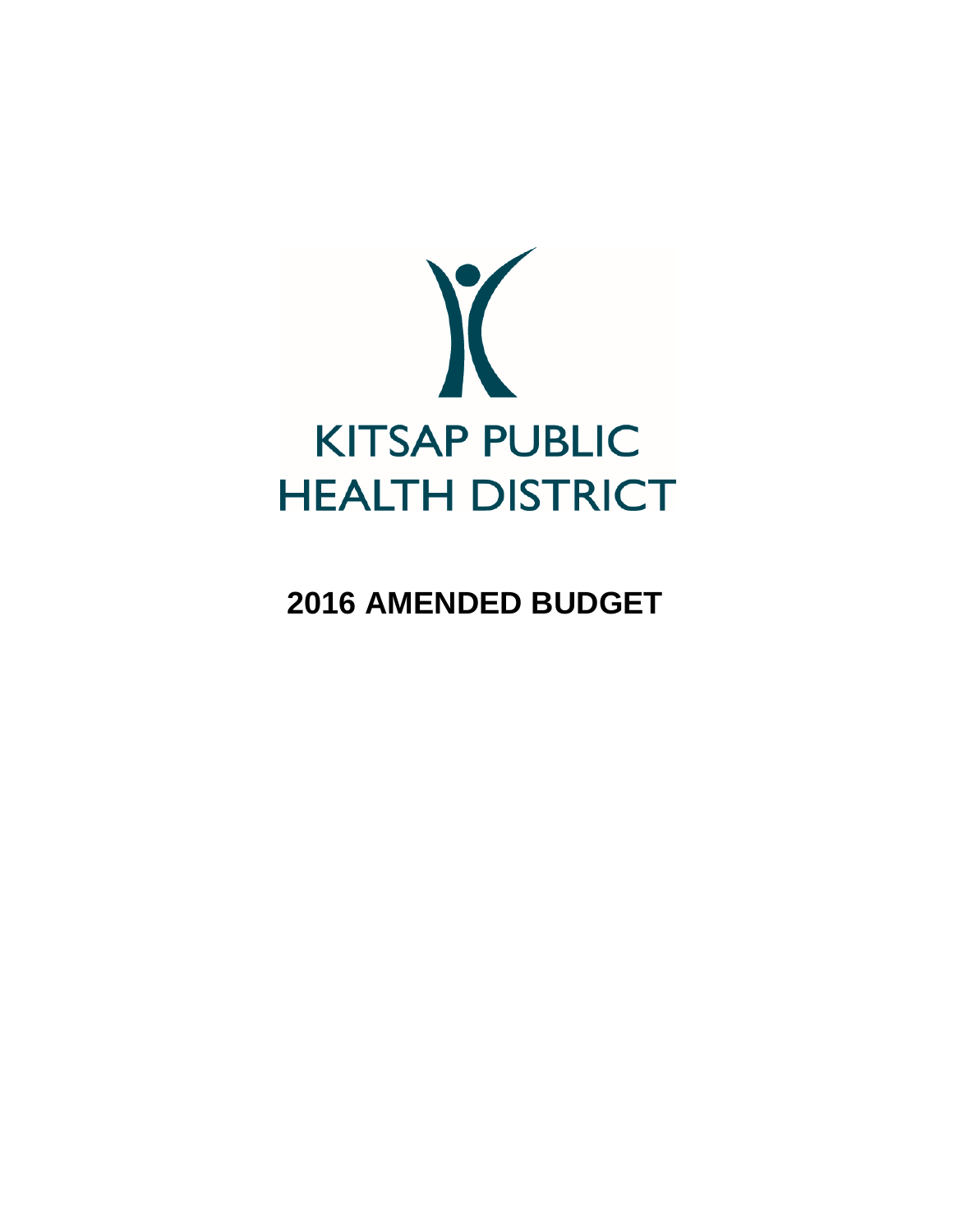# **Kitsap Public Health District**

# *2016 AMENDED BUDGET*

|                                                     | <b>PAGE</b> |
|-----------------------------------------------------|-------------|
| Agencywide Revenues and Other Sources of Funds      | 1           |
| Agencywide Expenditures and Other Uses of Funds     | 2           |
|                                                     |             |
| <b>ADMINISTRATIVE SERVICES DIVISION</b>             |             |
| <b>Administrative Services Division Summary</b>     | 3           |
| <b>Administrative Services</b>                      | 4           |
| Assessment and Epidemiology                         | 5           |
| Public Health Emergency Preparedness and Response   | 6           |
| <b>COMMUNITY HEALTH DIVISION</b>                    |             |
| <b>Community Health Division Summary</b>            | 7           |
| <b>Community Health Division Administration</b>     | 8           |
| <b>Healthy Communities Summary</b>                  | 9           |
| <b>Chronic Disease Prevention</b>                   | 10          |
| Nurse Family Partnership                            | 11          |
| Parent Child Health <sup>1</sup>                    | 12          |
| <b>Clinical Services Summary</b>                    | 13          |
| <b>Communicable Disease</b>                         | 14          |
| <b>Family Planning</b>                              | 15          |
| <b>HIV/AIDS</b>                                     | 16          |
| Health Insurance Navigator                          | 17          |
| <b>Infectious Disease Prevention</b>                | 18          |
| Tuberculosis                                        | 19          |
| <b>ENVIRONMENTAL HEALTH DIVISION</b>                |             |
| <b>Environmental Health Division Summary</b>        | 20          |
| <b>Environmental Health Division Administration</b> | 21          |
| <b>Drinking Water</b>                               | 22          |
| Food and Living Environment                         | 23          |
| <b>Onsite Sewage</b>                                | 24          |
| Pollution Identification and Correction             | 25          |
| Solid and Hazardous Waste                           | 26          |

<sup>1</sup> Includes Child Care Consultation, Children with Special Health Care Needs and New Parent Support programs previously reported separately.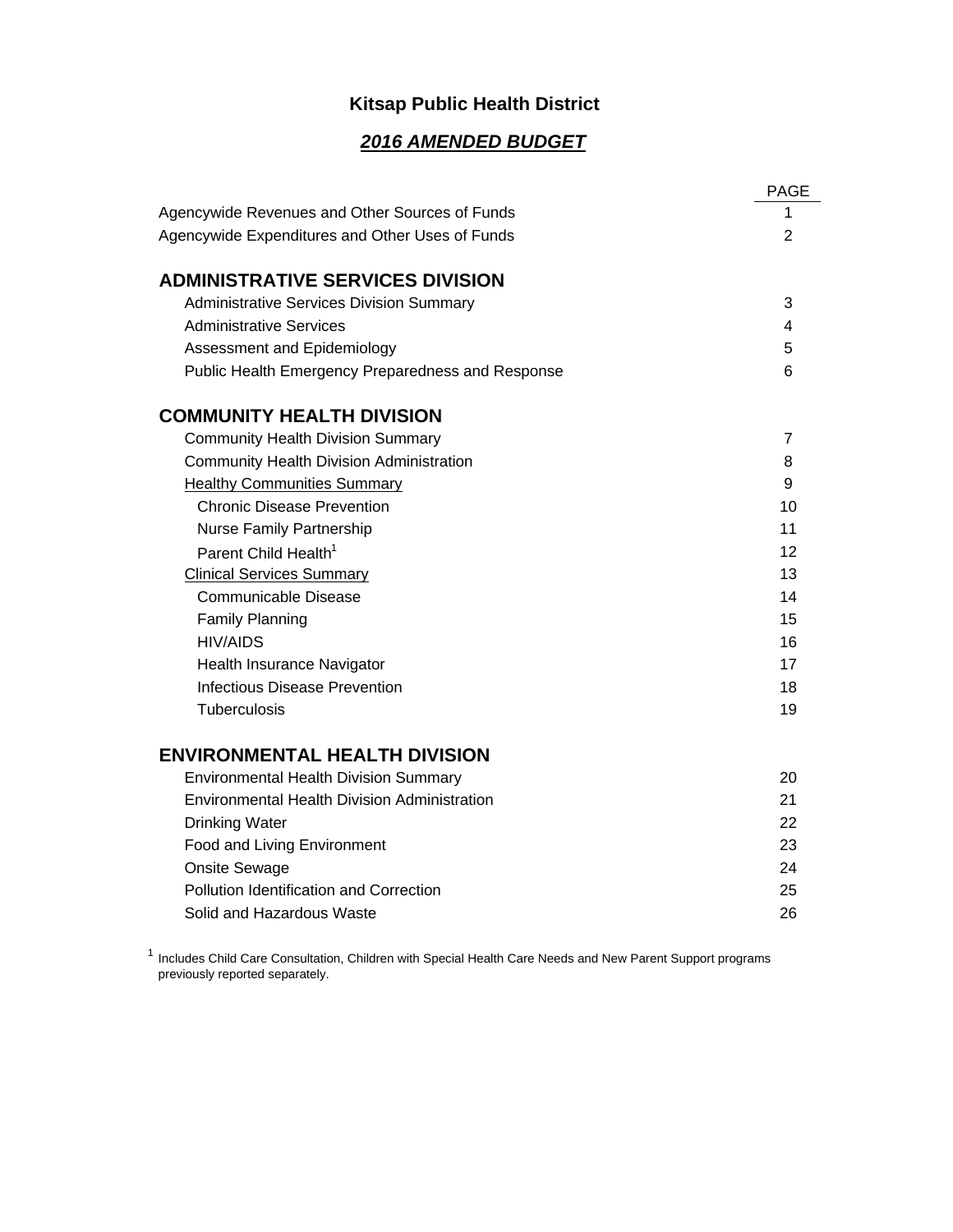### **Kitsap Public Health District 2016 AMENDED BUDGET AGENCYWIDE REVENUES & OTHER SOURCES OF FUNDS**

|                                                                              | <b>APPROVED</b><br><b>BUDGET</b> | <b>AMENDED</b><br><b>BUDGET</b> | <b>DIFFERENCE</b>                             | <b>DIFFERENCE</b>                         |
|------------------------------------------------------------------------------|----------------------------------|---------------------------------|-----------------------------------------------|-------------------------------------------|
| <b>REVENUES</b>                                                              | 2016                             | 2016                            | 2016<br><b>APPROVED</b><br><b>BUDGET (\$)</b> | <b>2016 APPROVED</b><br><b>BUDGET (%)</b> |
| <b>CONTRACTS &amp; GRANTS</b>                                                |                                  |                                 |                                               |                                           |
| Administrative Services: General Services & Vital Statistics                 | \$0                              | \$388,000                       | \$388,000                                     | N/A                                       |
| Administration Services: PHEPR & Assessment/Epidemiology                     | 520,574                          | 518,820                         | (1,754)                                       | $-0.34%$                                  |
| <b>Community Health</b>                                                      | 1,622,503                        | 1,626,638                       | 4,135                                         | 0.25%                                     |
| <b>Environmental Health</b>                                                  | 1,266,960                        | 1,266,960                       | 0                                             | N/A                                       |
| <b>Total Contracts &amp; Grants</b>                                          | \$3,410,037                      | \$3,800,418                     | \$390,381                                     | 11.45%                                    |
| <b>FEES</b>                                                                  |                                  |                                 |                                               |                                           |
| Administrative Services: General Services & Vital Statistics                 | \$178,200                        | \$178,200                       | \$0                                           | N/A                                       |
| Administration Services: PHEPR & Assessment/Epidemiology                     | 0                                | 0                               | 0                                             | N/A                                       |
| <b>Community Health</b>                                                      | 597,955                          | 597,955                         | 0                                             | N/A                                       |
| <b>Environmental Health</b>                                                  | 4,299,117                        | 4,381,227                       | 82,110                                        | 1.91%                                     |
| <b>Total Fees</b>                                                            | \$5,075,272                      | \$5,157,382                     | \$82,110                                      | 1.62%                                     |
| <b>LOCAL &amp; STATE GOVERNMENT FLEXIBLE FUNDING - GENERAL PUBLIC HEALTH</b> |                                  |                                 |                                               |                                           |
| Bainbridge Island                                                            | \$41,516                         | \$41,516                        | \$0                                           | N/A                                       |
| <b>Bremerton</b>                                                             | 41,949                           | 41,949                          | 0                                             | N/A                                       |
| <b>Kitsap County</b>                                                         | 1,259,486                        | 1,259,486                       | 0                                             | N/A                                       |
| Kitsap County - Allocated to Tuberculosis Control                            | 99,868                           | 99,868                          | $\mathbf 0$                                   | N/A                                       |
| Port Orchard                                                                 | 9,314                            | 9,314                           | 0                                             | N/A                                       |
| Poulsbo                                                                      | 10,036                           | 10,036                          | 0                                             | N/A                                       |
| State Public Health Assistance Funds                                         | 997,476                          | 997,476                         | 0                                             | N/A                                       |
| <b>Total Local Government Flexible Funding</b>                               | \$2,459,645                      | \$2,459,645                     | \$0                                           | N/A                                       |
| <b>LOCAL GOVERNMENT CONTRIBUTIONS - NDGC MORTGAGE</b>                        |                                  |                                 |                                               |                                           |
| Bainbridge Island                                                            | \$7,715                          | \$7,715                         | \$0                                           | N/A                                       |
| <b>Bremerton</b>                                                             | 7,003                            | 7,003                           | $\mathbf 0$                                   | N/A                                       |
| <b>Kitsap County</b>                                                         | 42,113                           | 42,113                          | 0                                             | N/A                                       |
| Port Orchard                                                                 | 1,602                            | 1,602                           | 0                                             | N/A                                       |
| Poulsbo                                                                      | 1,717                            | 1,717                           | 0                                             | N/A                                       |
| <b>Total Local Government NDGC Mortgage</b>                                  | \$60,150                         | \$60,150                        | \$0                                           | N/A                                       |
| <b>MISCELLANEOUS INCOME</b>                                                  |                                  |                                 |                                               |                                           |
| Interest Income                                                              | \$15,500                         | \$15,500                        | \$0                                           | N/A                                       |
| Other Income                                                                 | 4,330                            | 4,330                           | 0                                             | N/A                                       |
| <b>Total Miscellaneous Income</b>                                            | \$19,830                         | \$19,830                        | \$0                                           | N/A                                       |
| <b>TOTAL REVENUES</b>                                                        | \$11,024,934                     | \$11,497,425                    | \$0                                           | N/A                                       |
| <b>FUND BALANCE</b>                                                          |                                  |                                 |                                               |                                           |
| Use or (Designate): Drinking Water                                           | \$71,018                         | \$71,460                        | \$442                                         | 0.62%                                     |
| Use or (Designate): HIV/AIDS                                                 | (2,737)                          | 6,750                           | 9,487                                         | 140.55%                                   |
| Use or (Designate): On-Site Sewage                                           | (7, 723)                         | (8, 188)                        | (465)                                         | 5.68%                                     |
| Use or (Designate): Solid & Hazardous Waste                                  | 67,134                           | 64,627                          | (2,507)                                       | $-3.88%$                                  |
| Use or (Designate): Tuberculosis                                             | (16,071)                         | (17, 073)                       | (1,002)                                       | 5.87%                                     |
| Use or (Source) of Unrestricted/Undesignated Fund Balance                    | \$302,430                        | \$372,473                       | 70,043                                        | 18.80%                                    |
| <b>Total Change in Fund Balance</b>                                          | \$414,051                        | \$490,049                       | \$75,998                                      | 15.51%                                    |
| TOTAL REVENUES & OTHER SOURCES OF FUNDS                                      | \$11,438,985                     | \$11,987,474                    | \$548,489                                     | 4.58%                                     |
| <b>REVENUES &amp; OTHER SOURCES OVER (SHORT) OF EXPENDITURES</b>             | \$0                              | \$0                             | \$0                                           |                                           |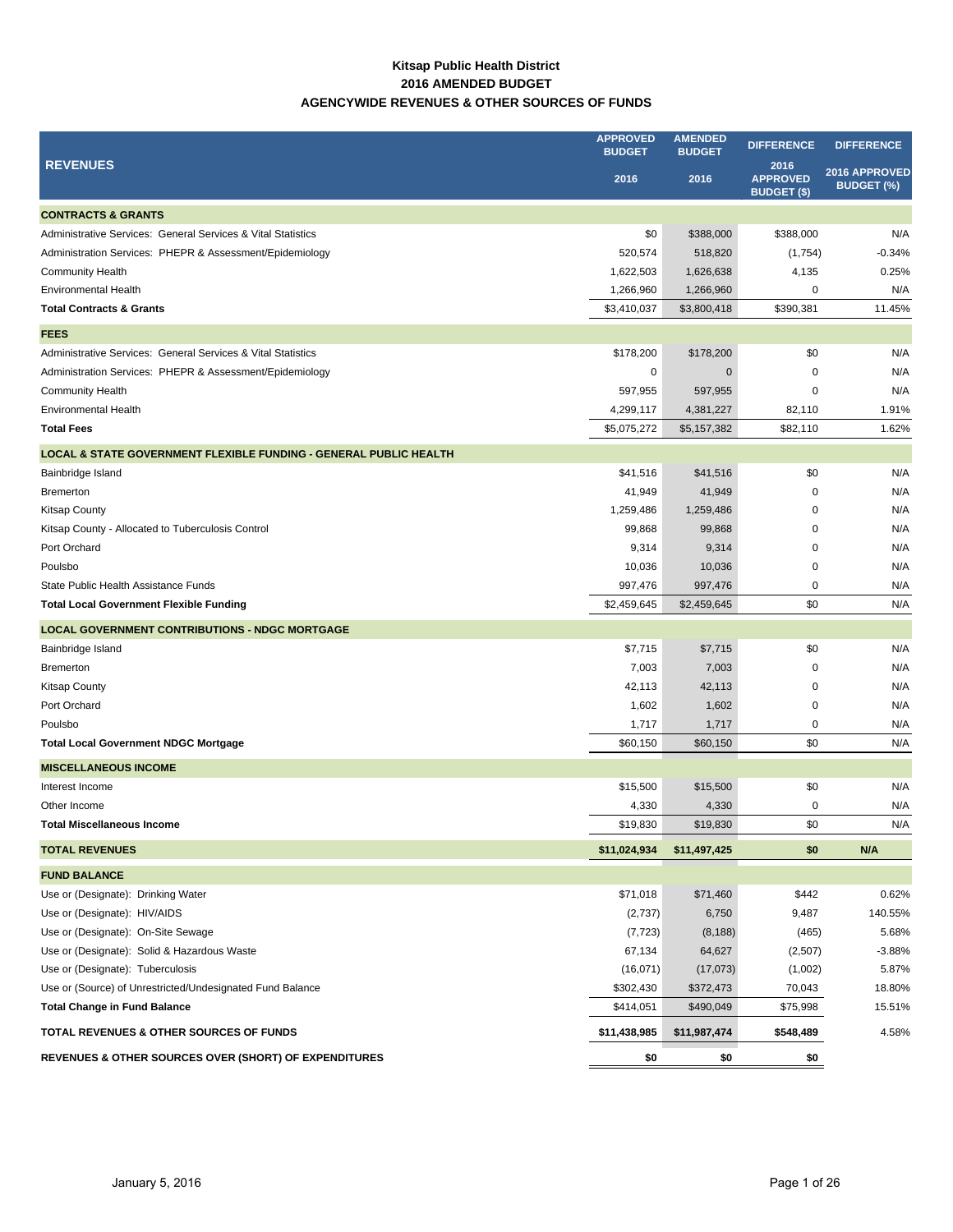# **Kitsap Public Health District AGENCYWIDE EXPENDITURES & OTHER USES OF FUNDS 2016 AMENDED BUDGET**

|                                             | <b>APPROVED</b><br><b>BUDGET</b> | <b>AMENDED</b><br><b>BUDGET</b> | <b>DIFFERENCE</b>                             | <b>DIFFERENCE</b>                            |
|---------------------------------------------|----------------------------------|---------------------------------|-----------------------------------------------|----------------------------------------------|
| <b>EXPENDITURES</b>                         | 2016                             | 2016                            | 2016<br><b>APPROVED</b><br><b>BUDGET (\$)</b> | 2016<br><b>APPROVED</b><br><b>BUDGET (%)</b> |
| <b>Personnel Costs</b>                      |                                  |                                 |                                               |                                              |
| Salaries & Wages                            | \$6,515,849                      | \$6,875,031                     | \$359,182                                     | 5.51%                                        |
| <b>Payroll Taxes</b>                        | 535,599                          | 564,119                         | 28,520                                        | 5.32%                                        |
| <b>Benefits</b>                             | 1,702,082                        | 1,806,605                       | 104,523                                       | 6.14%                                        |
| Unemployment                                | 38,603                           | 40,626                          | 2,023                                         | 5.24%                                        |
| <b>Subtotal Personnel Costs</b>             | \$8,792,133                      | \$9,286,381                     | \$494,248                                     | 5.62%                                        |
| <b>Non-Personnel Costs</b>                  |                                  |                                 |                                               |                                              |
| Supplies                                    | \$231,347                        | \$239,347                       | \$8,000                                       | 3.46%                                        |
| Office Equipment <\$5,000                   | 4,900                            | 4,900                           | 0                                             | N/A                                          |
| Computer Software <\$5,000                  | 11,100                           | 11,100                          | 0                                             | N/A                                          |
| Computer Hardware <\$5,000                  | 23,500                           | 23,500                          | 0                                             | N/A                                          |
| <b>Professional Services</b>                | 944,871                          | 983,951                         | 39,080                                        | 4.14%                                        |
| <b>Legal Services</b>                       | 59,402                           | 59,402                          | 0                                             | N/A                                          |
| Communications                              | 181,857                          | 182,898                         | 1,041                                         | 0.57%                                        |
| Travel & Mileage                            | 84,254                           | 88,254                          | 4,000                                         | 4.75%                                        |
| Parking & Commute Trip Reduction            | 20,915                           | 20,915                          | 0                                             | N/A                                          |
| Advertising                                 | 10,000                           | 10,000                          | 0                                             | N/A                                          |
| <b>Rentals &amp; Leases</b>                 | 47,218                           | 47,218                          | 0                                             | N/A                                          |
| Insurance                                   | 101,267                          | 101,267                         | 0                                             | N/A                                          |
| <b>Utilities</b>                            | 1,345                            | 1,345                           | 0                                             | N/A                                          |
| Repairs & Maintenance                       | 149,328                          | 149,328                         | 0                                             | N/A                                          |
| Operations & Maintenance: Government Center | 307,484                          | 307,485                         | 1                                             | 0.00%                                        |
| Training                                    | 67,082                           | 67,082                          | 0                                             | N/A                                          |
| Miscellaneous                               | 66,232                           | 68,351                          | 2,119                                         | 3.20%                                        |
| Equipment > \$5,000                         | 21,000                           | 21,000                          | 0                                             | N/A                                          |
| Computer Software > \$5,000                 | $\mathbf 0$                      | 0                               | 0                                             | N/A                                          |
| Computer Hardware > \$5,000                 | 13,000                           | 13,000                          | 0                                             | N/A                                          |
| Government Center Debt Principal            | 150,000                          | 150,000                         | 0                                             | N/A                                          |
| Government Center Debt Interest             | 150,750                          | 150,750                         | 0                                             | N/A                                          |
| Non-Expenditures                            | $\mathbf 0$                      | 0                               | 0                                             | N/A                                          |
| <b>Subtotal Non-Personnel Costs</b>         | \$2,646,852                      | \$2,701,093                     | \$54,241                                      | 2.05%                                        |
| <b>TOTAL EXPENDITURES</b>                   | \$11,438,985                     | \$11,987,474                    | \$548,489                                     | 4.79%                                        |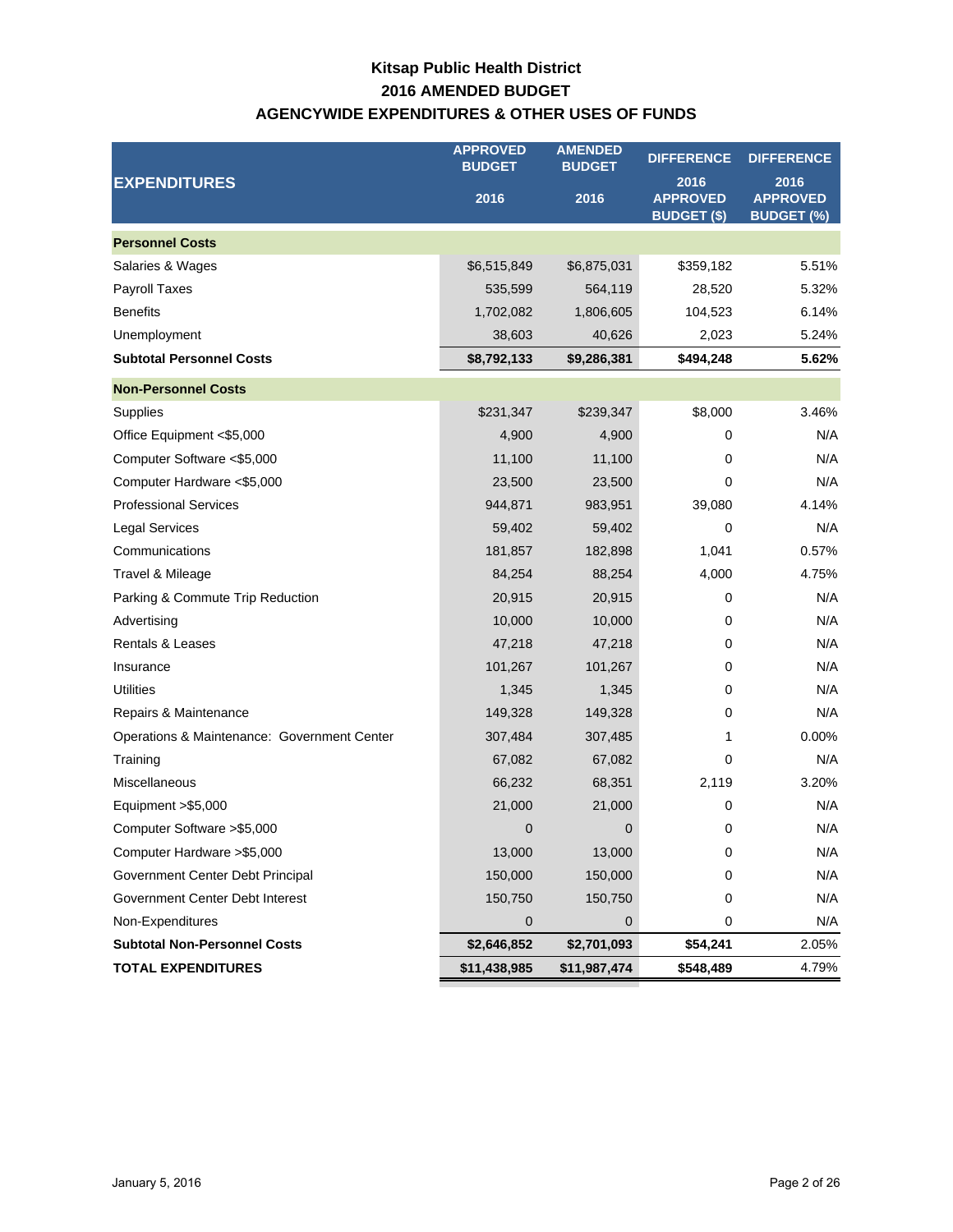# **Kitsap Public Health District 2016 AMENDED BUDGET ADMINSTRATIVE SERVICES DIVISION - SUMMARY**

|                                                                           | <b>APPROVED</b>       | <b>AMENDED</b>        |
|---------------------------------------------------------------------------|-----------------------|-----------------------|
|                                                                           | <b>BUDGET</b><br>2016 | <b>BUDGET</b><br>2016 |
|                                                                           |                       |                       |
| <b>REVENUES</b>                                                           |                       |                       |
| <b>DIRECT PROGRAM REVENUES</b>                                            | \$778,754             | \$1,165,000           |
| State & Local Flexible Funding Needed to Balance<br><b>TOTAL REVENUES</b> | \$241,617             | \$306,969             |
|                                                                           | \$1,020,371           | \$1,471,969           |
| <b>EXPENDITURES</b>                                                       |                       |                       |
| <b>Personnel Costs</b>                                                    |                       |                       |
| Salaries & Wages                                                          | \$1,936,184           | \$2,148,385           |
| <b>Payroll Taxes</b>                                                      | 157,834               | 175,338               |
| <b>Benefits</b>                                                           | 523,943               | 596,295               |
| Unemployment                                                              | 11,509                | 12,775                |
| <b>Subtotal Personnel Costs</b>                                           | \$2,629,470           | \$2,932,793           |
| <b>Non-Personnel Costs</b>                                                |                       |                       |
| Supplies                                                                  | \$67,310              | \$75,310              |
| Office Equipment <\$5,000                                                 | 2,000                 | 2,000                 |
| Computer Software <\$5,000                                                | 11,100                | 11,100                |
| Computer Hardware <\$5,000                                                | 7,000                 | 7,000                 |
| <b>Professional Services</b>                                              | 56,459                | 95,539                |
| <b>Legal Services</b>                                                     | 18,500                | 18,500                |
| Communications                                                            | 124,408               | 125,220               |
| Travel & Mileage                                                          | 7,389                 | 11,389                |
| Parking & Commute Trip Reduction                                          | 3,096                 | 3,096                 |
| Advertising                                                               | 1,300                 | 1,300                 |
| <b>Rentals &amp; Leases</b>                                               | 34,680                | 34,680                |
| Insurance                                                                 | 99,653                | 99,653                |
| <b>Utilities</b>                                                          | 1,345                 | 1,345                 |
| Repairs & Maintenance                                                     | 86,501                | 86,501                |
| Operations & Maintenance: Government Center                               | 24,164                | 25,871                |
| Training                                                                  | 19,775                | 19,775                |
| Miscellaneous                                                             | 34,395                | 36,514                |
| Equipment > \$5,000                                                       | 0                     | 0                     |
| Computer Software > \$5,000                                               | 0                     | 0                     |
| Computer Hardware > \$5,000                                               | 13,000                | 13,000                |
| Government Center Debt Principal                                          | 150,000               | 150,000               |
| Government Center Debt Interest                                           | 150,750               | 150,750               |
| Non-Expenditures                                                          | 0                     | $\mathbf{0}$          |
| <b>Subtotal Non-Personnel Costs</b>                                       | \$912,825             | \$968,543             |
| <b>PROGRAM EXPENDITURES</b>                                               | \$3,542,295           | \$3,901,336           |
| <b>Administrative Services Overhead</b>                                   | (\$2,521,924)         | $(\$2,429,367)$       |
| TOTAL EXPENDITURES W/OVERHEAD DISTRIBUTED                                 | \$1,020,371           | \$1,471,969           |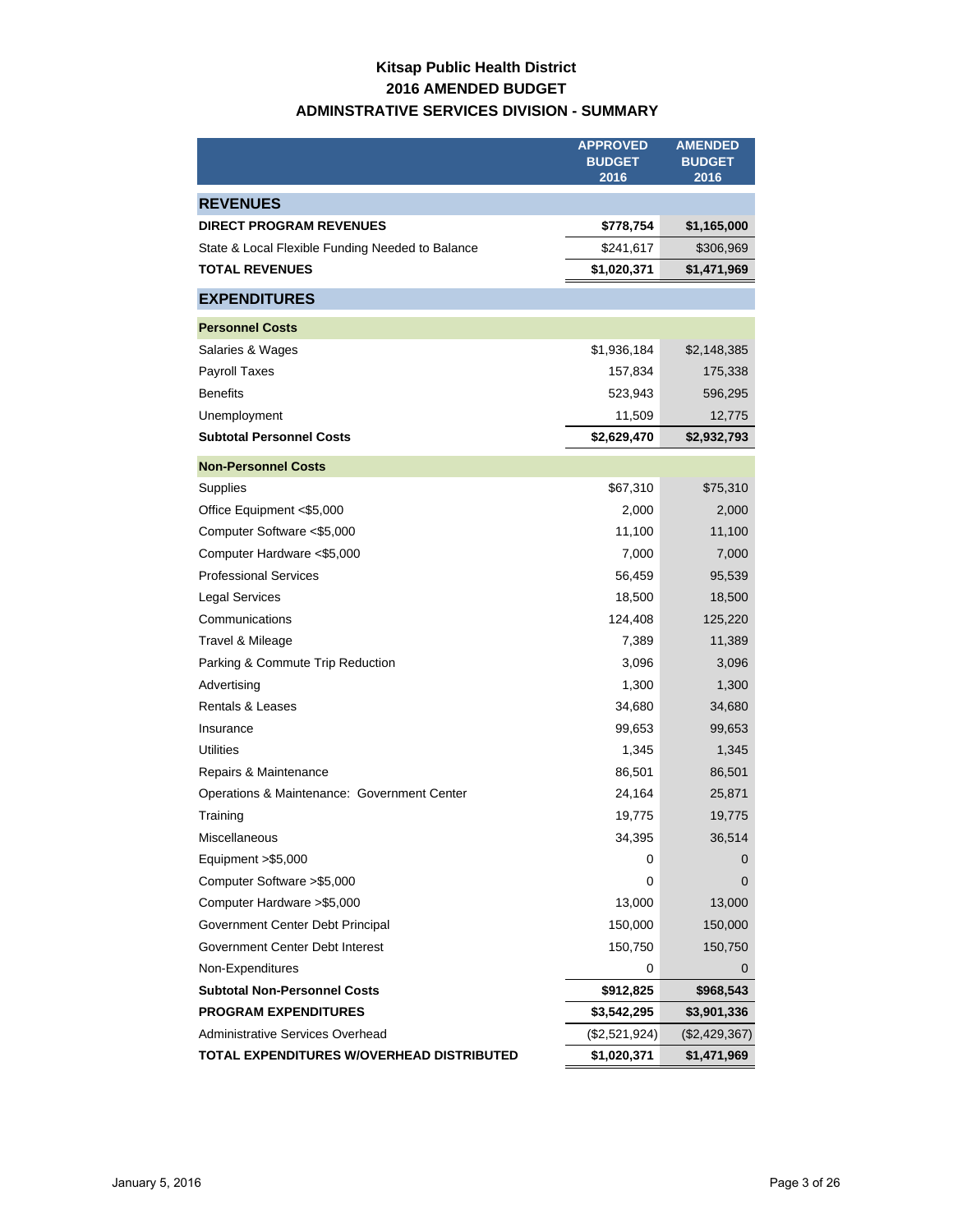# **Kitsap Public Health District 2016 AMENDED BUDGET ADMINSTRATIVE SERVICES DIVISION - SUMMARY**

|                                                  | <b>APPROVED</b><br><b>BUDGET</b><br>2016 | <b>AMENDED</b><br><b>BUDGET</b><br>2016 |
|--------------------------------------------------|------------------------------------------|-----------------------------------------|
| <b>REVENUES</b>                                  |                                          |                                         |
| <b>DIRECT PROGRAM REVENUES</b>                   | \$778,754                                | \$1,165,000                             |
| State & Local Flexible Funding Needed to Balance | \$241,617                                | \$306,969                               |
| <b>TOTAL REVENUES</b>                            | \$1,020,371                              | \$1,471,969                             |
| <b>EXPENDITURES</b>                              |                                          |                                         |
| <b>Personnel Costs</b>                           |                                          |                                         |
| Salaries & Wages                                 | \$1,936,184                              | \$2,148,385                             |
| Payroll Taxes                                    | 157,834                                  | 175,338                                 |
| <b>Benefits</b>                                  | 523,943                                  | 596,295                                 |
| Unemployment                                     | 11,509                                   | 12,775                                  |
| <b>Subtotal Personnel Costs</b>                  | \$2,629,470                              | \$2,932,793                             |
| <b>Non-Personnel Costs</b>                       |                                          |                                         |
| Supplies                                         | \$67,310                                 | \$75,310                                |
| Office Equipment <\$5,000                        | 2,000                                    | 2,000                                   |
| Computer Software <\$5,000                       | 11,100                                   | 11,100                                  |
| Computer Hardware <\$5,000                       | 7,000                                    | 7,000                                   |
| <b>Professional Services</b>                     | 56,459                                   | 95,539                                  |
| <b>Legal Services</b>                            | 18,500                                   | 18,500                                  |
| Communications                                   | 124,408                                  | 125,220                                 |
| Travel & Mileage                                 | 7,389                                    | 11,389                                  |
| Parking & Commute Trip Reduction                 | 3,096                                    | 3,096                                   |
| Advertising                                      | 1,300                                    | 1,300                                   |
| <b>Rentals &amp; Leases</b>                      | 34,680                                   | 34,680                                  |
| Insurance                                        | 99,653                                   | 99,653                                  |
| <b>Utilities</b>                                 | 1,345                                    | 1,345                                   |
| Repairs & Maintenance                            | 86,501                                   | 86,501                                  |
| Operations & Maintenance: Government Center      | 24,164                                   | 25,871                                  |
| Training                                         | 19,775                                   | 19,775                                  |
| Miscellaneous                                    | 34,395                                   | 36,514                                  |
| Equipment > \$5,000                              | 0                                        | 0                                       |
| Computer Software > \$5,000                      | 0                                        | 0                                       |
| Computer Hardware > \$5,000                      | 13,000                                   | 13,000                                  |
| Government Center Debt Principal                 | 150,000                                  | 150,000                                 |
| Government Center Debt Interest                  | 150,750                                  | 150,750                                 |
| Non-Expenditures                                 | 0                                        | 0                                       |
| <b>Subtotal Non-Personnel Costs</b>              | \$912,825                                | \$968,543                               |
| <b>PROGRAM EXPENDITURES</b>                      | \$3,542,295                              | \$3,901,336                             |
| Administrative Services Overhead                 | (\$2,521,924)                            | (\$2,429,367)                           |
| TOTAL EXPENDITURES W/OVERHEAD DISTRIBUTED        | \$1,020,371                              | \$1,471,969                             |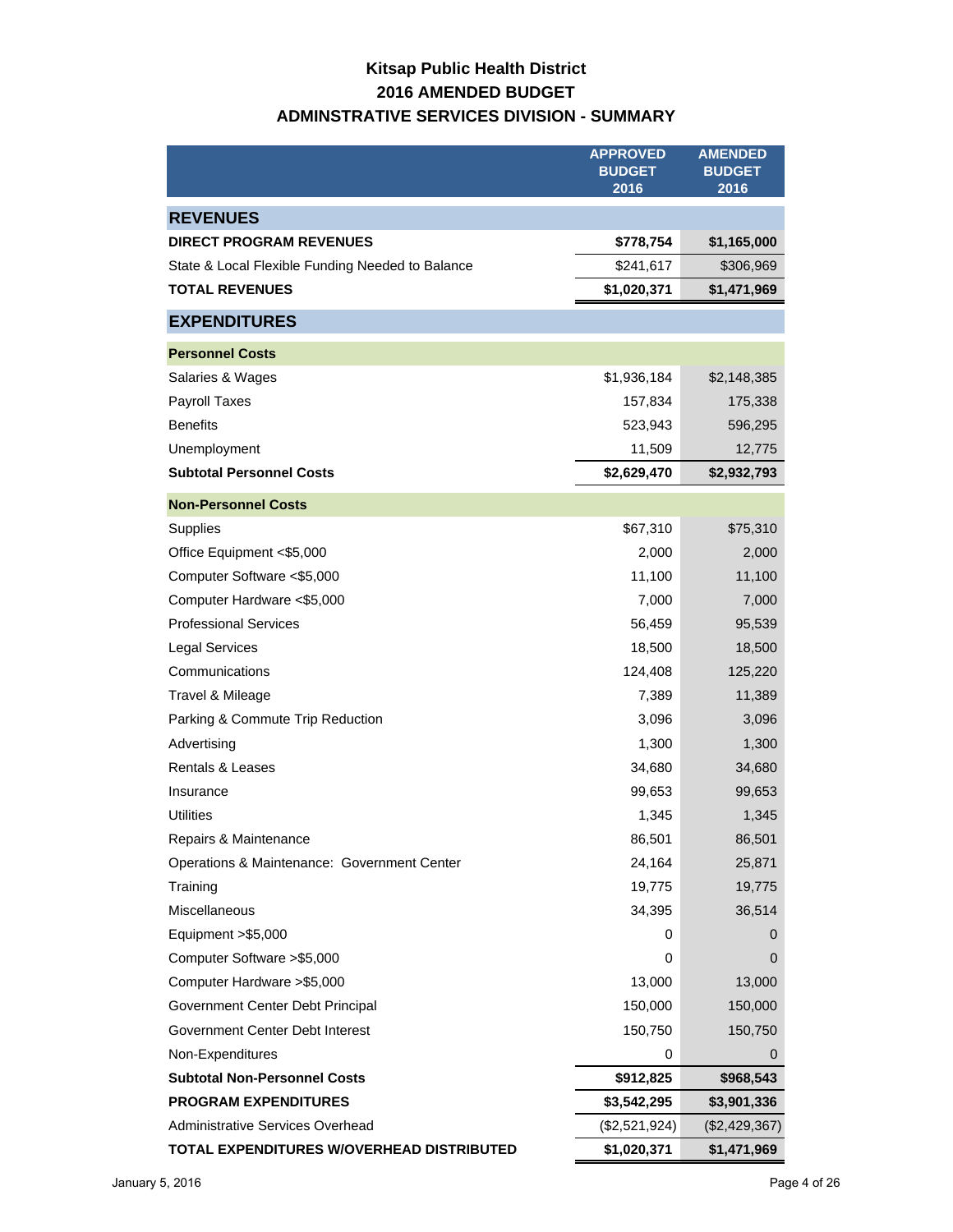# **Kitsap Public Health District 2016 AMENDED BUDGET ASSESSMENT AND EPIDEMIOLOGY PROGRAM**

|                                                  | <b>APPROVED</b><br><b>BUDGET</b><br>2016 | <b>AMENDED</b><br><b>BUDGET</b><br>2016 |
|--------------------------------------------------|------------------------------------------|-----------------------------------------|
| <b>REVENUES</b>                                  |                                          |                                         |
| <b>Clallam County Assessment Work</b>            | \$10,000                                 | \$10,000                                |
| Jefferson County Health Department               | 14.357                                   | 14,357                                  |
| 1/10 of 1%: Assessment                           | 77.623                                   | 77.623                                  |
| Other - Assessment                               | 0                                        | 0                                       |
| <b>DIRECT PROGRAM REVENUES</b>                   | \$101,980                                | \$101,980                               |
| State & Local Flexible Funding Needed to Balance | \$205,256                                | \$260,281                               |
| <b>TOTAL REVENUES</b>                            | \$307,236                                | \$362,261                               |

| <b>EXPENDITURES</b>                         |           |                |
|---------------------------------------------|-----------|----------------|
| <b>Personnel Costs</b>                      |           |                |
| Salaries & Wages                            | \$139,658 | \$167,363      |
| Payroll Taxes                               | 11,334    | 13,662         |
| <b>Benefits</b>                             | 47,653    | 60,613         |
| Unemployment                                | 834       | 1,000          |
| <b>Subtotal Personnel Costs</b>             | \$199,479 | \$242,638      |
| <b>Non-Personnel Costs</b>                  |           |                |
| Supplies                                    | \$240     | \$240          |
| Office Equipment <\$5,000                   | 0         | 0              |
| Computer Software <\$5,000                  | 0         | $\Omega$       |
| Computer Hardware <\$5,000                  | 0         | 0              |
| <b>Professional Services</b>                | 0         | 0              |
| <b>Legal Services</b>                       | 0         | $\mathbf 0$    |
| Communications                              | 1,632     | 1,372          |
| Travel & Mileage                            | 500       | 500            |
| Parking & Commute Trip Reduction            | 1,176     | 1,176          |
| Advertising                                 | 0         | 0              |
| <b>Rentals &amp; Leases</b>                 | 0         | 0              |
| Insurance                                   | 0         | 0              |
| <b>Utilities</b>                            | 0         | $\overline{0}$ |
| Repairs & Maintenance                       | 2,750     | 2,750          |
| Operations & Maintenance: Government Center | 9,871     | 11,531         |
| Training                                    | 3,200     | 3,200          |
| Miscellaneous                               | 480       | 480            |
| Equipment $>$ \$5,000                       | 0         | 0              |
| Computer Software > \$5,000                 | 0         | 0              |
| Computer Hardware > \$5,000                 | 0         | $\Omega$       |
| <b>Subtotal Non-Personnel Costs</b>         | \$19,849  | \$21,249       |
| <b>PROGRAM EXPENDITURES</b>                 | \$219,328 | \$263,887      |
| Administrative Services Overhead            | \$87,908  | \$98,374       |
| <b>TOTAL EXPENDITURES</b>                   | \$307,236 | \$362,261      |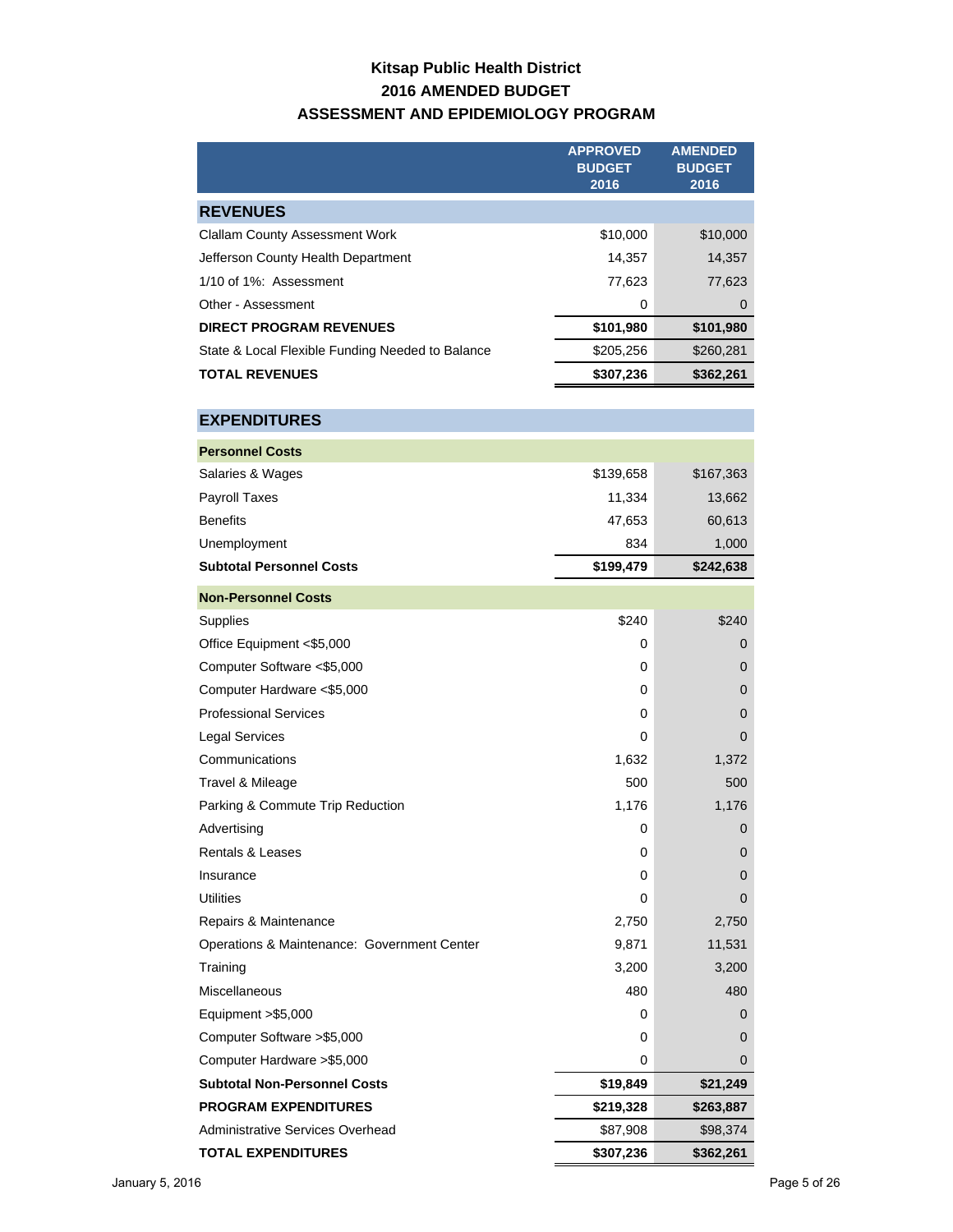## **Kitsap Public Health District 2016 AMENDED BUDGET**

### **PUBLIC HEALTH EMERGENCY PREPAREDNESS AND RESPONSE PROGRAM**

|                                                  | <b>APPROVED</b><br><b>BUDGET</b><br>2016 | <b>AMENDED</b><br><b>BUDGET</b><br>2016 |
|--------------------------------------------------|------------------------------------------|-----------------------------------------|
| <b>REVENUES</b>                                  |                                          |                                         |
| DOH Con Con PHEPR LHJ Funding                    | \$300,555                                | \$300,555                               |
| CC PHEPR HC Systems Prep (Coalition)             | 66,000                                   | 66,000                                  |
| HPP Healthcare Ebola Part A & Special Funds      | 52,039                                   | 50,285                                  |
| Other - PHEPR                                    | 0                                        | 0                                       |
| <b>DIRECT PROGRAM REVENUES</b>                   | \$418,594                                | \$416,840                               |
| State & Local Flexible Funding Needed to Balance | \$36,359                                 | \$46,688                                |
| <b>TOTAL REVENUES</b>                            | \$454,953                                | \$463,528                               |

| <b>EXPENDITURES</b>                         |           |                |
|---------------------------------------------|-----------|----------------|
| <b>Personnel Costs</b>                      |           |                |
| Salaries & Wages                            | \$205,701 | \$214,503      |
| <b>Payroll Taxes</b>                        | 16,869    | 17,572         |
| <b>Benefits</b>                             | 66,742    | 68,998         |
| Unemployment                                | 1,230     | 1,283          |
| <b>Subtotal Personnel Costs</b>             | \$290,542 | \$302,356      |
| <b>Non-Personnel Costs</b>                  |           |                |
| Supplies                                    | \$1,230   | \$1,230        |
| Office Equipment <\$5,000                   | 0         | 0              |
| Computer Software <\$5,000                  | 0         | 0              |
| Computer Hardware <\$5,000                  | 0         | 0              |
| <b>Professional Services</b>                | 0         | 0              |
| <b>Legal Services</b>                       | 0         | $\Omega$       |
| Communications                              | 13,042    | 13,074         |
| Travel & Mileage                            | 2,554     | 2,554          |
| Parking & Commute Trip Reduction            | 70        | 70             |
| Advertising                                 | 0         | 0              |
| <b>Rentals &amp; Leases</b>                 | 1,620     | 1,620          |
| Insurance                                   | 0         | $\overline{0}$ |
| <b>Utilities</b>                            | 0         | $\Omega$       |
| Repairs & Maintenance                       | 1,900     | 1,900          |
| Operations & Maintenance: Government Center | 14,293    | 14,340         |
| Training                                    | 2,470     | 2,470          |
| Miscellaneous                               | 0         | 0              |
| Equipment >\$5,000                          | 0         | 0              |
| Computer Software > \$5,000                 | 0         | $\overline{0}$ |
| Computer Hardware > \$5,000                 | 0         | 0              |
| <b>Subtotal Non-Personnel Costs</b>         | \$37,179  | \$37,258       |
| <b>PROGRAM EXPENDITURES</b>                 | \$327,721 | \$339,614      |
| Administrative Services Overhead            | \$127,232 | \$123,914      |
| <b>TOTAL EXPENDITURES</b>                   | \$454,953 | \$463,528      |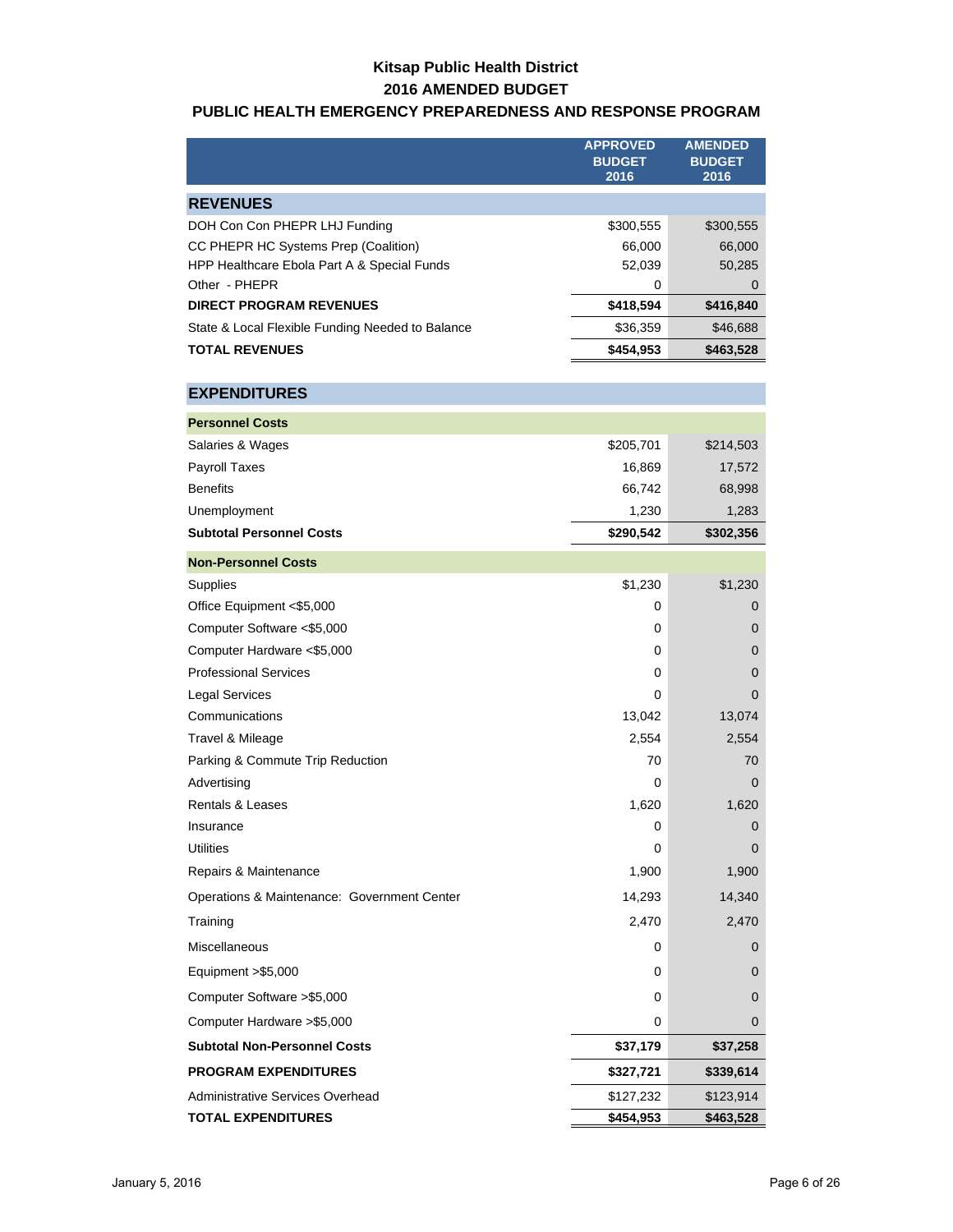# **Kitsap Public Health District 2016 AMENDED BUDGET COMMUNITY HEALTH DIVISION - SUMMARY**

|                                                  | <b>APPROVED</b><br><b>BUDGET</b><br>2016 | <b>AMENDED</b><br><b>BUDGET</b><br>2016 |
|--------------------------------------------------|------------------------------------------|-----------------------------------------|
| <b>REVENUES</b>                                  |                                          |                                         |
| <b>DIRECT PROGRAM REVENUES</b>                   | \$2,320,326                              | \$2,324,461                             |
| State & Local Flexible Funding Needed to Balance | 1,879,493                                | 1,962,818                               |
| Draw from (Increase) Reserves                    | (18, 808)                                | (10, 323)                               |
| <b>TOTAL REVENUES</b>                            | \$4,181,011                              | \$4,276,956                             |
|                                                  |                                          |                                         |
| <b>EXPENDITURES</b>                              |                                          |                                         |
| <b>Personnel Costs</b>                           |                                          |                                         |
| Salaries & Wages                                 | \$1,839,735                              | \$1,925,045                             |
| Payroll Taxes                                    | 151,237                                  | 157,508                                 |
| <b>Benefits</b>                                  | 453,847                                  | 477,931                                 |
| Unemployment                                     | 10,797                                   | 11,194                                  |
| <b>Subtotal Personnel Costs</b>                  | \$2,455,616                              | \$2,571,678                             |
| <b>Non-Personnel Costs</b>                       |                                          |                                         |
| Supplies                                         | \$121,200                                | \$121,200                               |
| Office Equipment <\$5,000                        | 0                                        | 0                                       |
| Computer Software <\$5,000                       | 0                                        | 0                                       |
| Computer Hardware <\$5,000                       | 0                                        | $\mathbf 0$                             |
| <b>Professional Services</b>                     | 389,956                                  | 389,956                                 |
| <b>Legal Services</b>                            | 2,680                                    | 2,680                                   |
| Communications                                   | 18,093                                   | 18,322                                  |
| Travel & Mileage                                 | 25,520                                   | 25,520                                  |
| Parking & Commute Trip Reduction                 | 8,049                                    | 8,049                                   |
| Advertising                                      | 200                                      | 200                                     |
| Rentals & Leases                                 | 1,950                                    | 1,950                                   |
| Insurance                                        | 0                                        | 0                                       |
| Utilities                                        | 0                                        | 0                                       |
| Repairs & Maintenance                            | 43,569                                   | 43,569                                  |
| Operations & Maintenance: Government Center      | 108,543                                  | 109,578                                 |
| Training                                         | 29,711                                   | 29,711                                  |
| <b>Miscellaneous</b>                             | 9,756                                    | 9,756                                   |
| Equipment > \$5,000                              | 0                                        | 0                                       |
| Computer Software > \$5,000                      | 0                                        | 0                                       |
| Computer Hardware > \$5,000                      | 0                                        | 0                                       |
| <b>Subtotal NON-LABOR COSTS</b>                  | \$759,227                                | \$760,491                               |
| <b>PROGRAM EXPENDITURES</b>                      | \$3,214,843                              | \$3,332,169                             |
| <b>Administrative Services Overhead</b>          | \$966,169                                | \$944,786                               |
| Community Health Overhead                        | (1)                                      | 1                                       |
| <b>TOTAL EXPENDITURES</b>                        | \$4,181,011                              | \$4,276,956                             |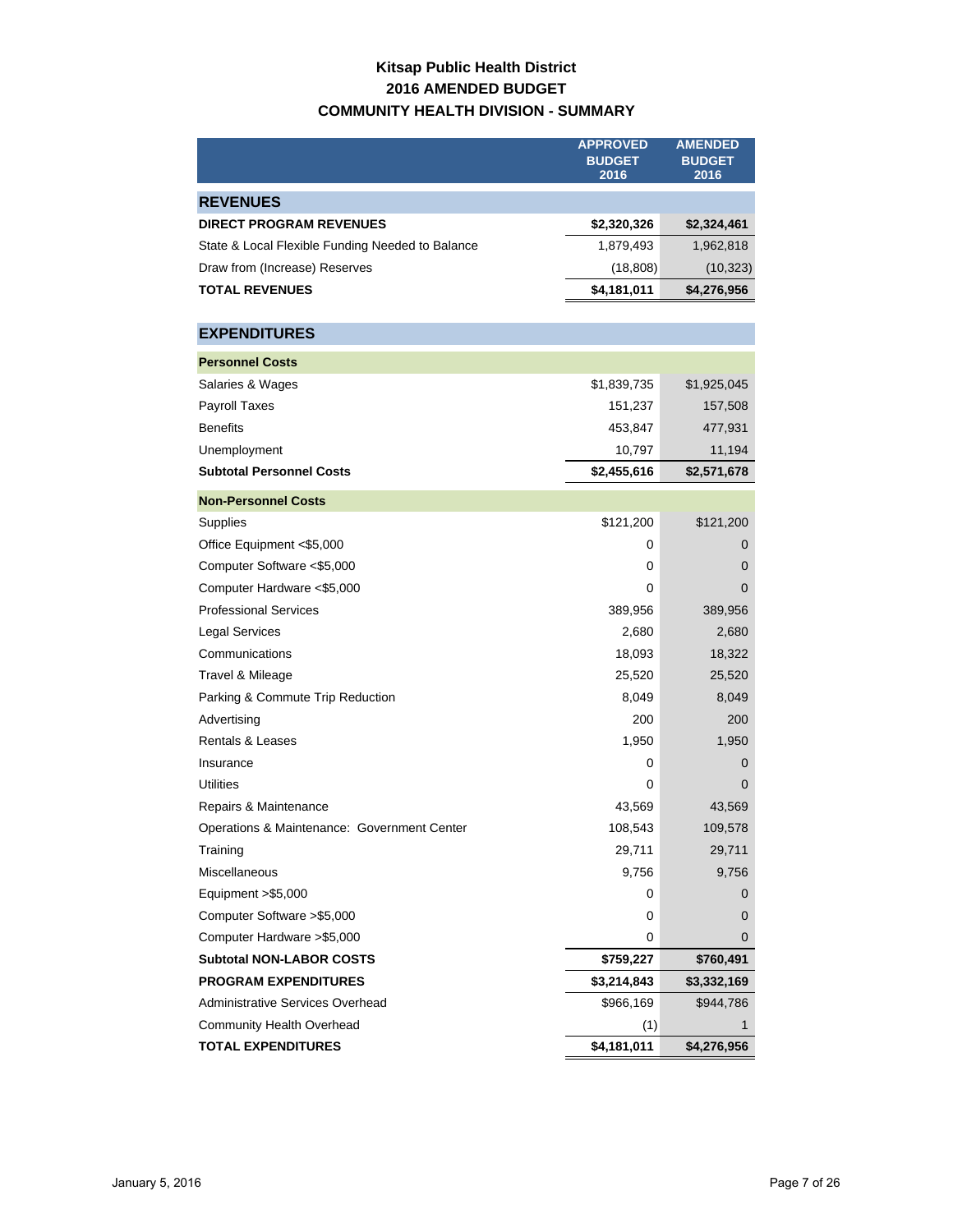# **Kitsap Public Health District 2016 AMENDED BUDGET COMMUNITY HEALTH DIVISION ADMINISTRATION**

|                                             | <b>APPROVED</b><br><b>BUDGET</b><br>2016 | <b>AMENDED</b><br><b>BUDGET</b><br>2016 |
|---------------------------------------------|------------------------------------------|-----------------------------------------|
| <b>REVENUES</b>                             |                                          |                                         |
| <b>Other Revenues</b>                       |                                          |                                         |
| <b>Olympic College Teaching Contract</b>    | \$9,149                                  | \$9,149                                 |
| <b>TOTAL REVENUES</b>                       | \$9,149                                  | \$9,149                                 |
|                                             |                                          |                                         |
| <b>EXPENDITURES</b>                         |                                          |                                         |
| <b>Personnel Costs</b>                      |                                          |                                         |
| Salaries & Wages                            | \$192,212                                | \$196,916                               |
| Payroll Taxes                               | 15,829                                   | 16,264                                  |
| <b>Benefits</b>                             | 50,876                                   | 57,132                                  |
| Unemployment                                | 1,148                                    | 1,177                                   |
| <b>Subtotal Personnel Costs</b>             | \$260,065                                | \$271,489                               |
| <b>Non-Personnel Costs</b>                  |                                          |                                         |
| <b>Supplies</b>                             | \$1,200                                  | \$1,200                                 |
| Office Equipment <\$5,000                   | 0                                        | 0                                       |
| Computer Software <\$5,000                  | 0                                        | 0                                       |
| Computer Hardware <\$5,000                  | 0                                        | 0                                       |
| <b>Professional Services</b>                | 14,400                                   | 14,400                                  |
| <b>Legal Services</b>                       | 1,680                                    | 1,680                                   |
| Communications                              | 1,602                                    | 1,602                                   |
| Travel & Mileage                            | 2,220                                    | 2,220                                   |
| Parking & Commute Trip Reduction            | 45                                       | 45                                      |
| Advertising                                 | 0                                        | 0                                       |
| <b>Rentals &amp; Leases</b>                 | 0                                        | 0                                       |
| Insurance                                   | 0                                        | 0                                       |
| Utilities                                   | 0                                        | 0                                       |
| Repairs & Maintenance                       | 0                                        | 0                                       |
| Operations & Maintenance: Government Center | 0                                        | 0                                       |
| Training                                    | 3,000                                    | 3,000                                   |
| Miscellaneous                               | 856                                      | 856                                     |
| Equipment > \$5,000                         | 0                                        | 0                                       |
| Computer Software > \$5,000                 | 0                                        | 0                                       |
| Computer Hardware > \$5,000                 | 0                                        | 0                                       |
| <b>Subtotal Non-Personnel Costs</b>         | \$25,003                                 | \$25,003                                |
| <b>PROGRAM EXPENDITURES</b>                 | \$285,068                                | \$296,492                               |
| <b>Administrative Services Overhead</b>     | 0                                        | 0                                       |
| Community Health Overhead                   | (275, 919)                               | (287, 343)                              |
| TOTAL EXPENDITURES W/OVERHEAD DISTRIBUTED   | \$9,149                                  | \$9,149                                 |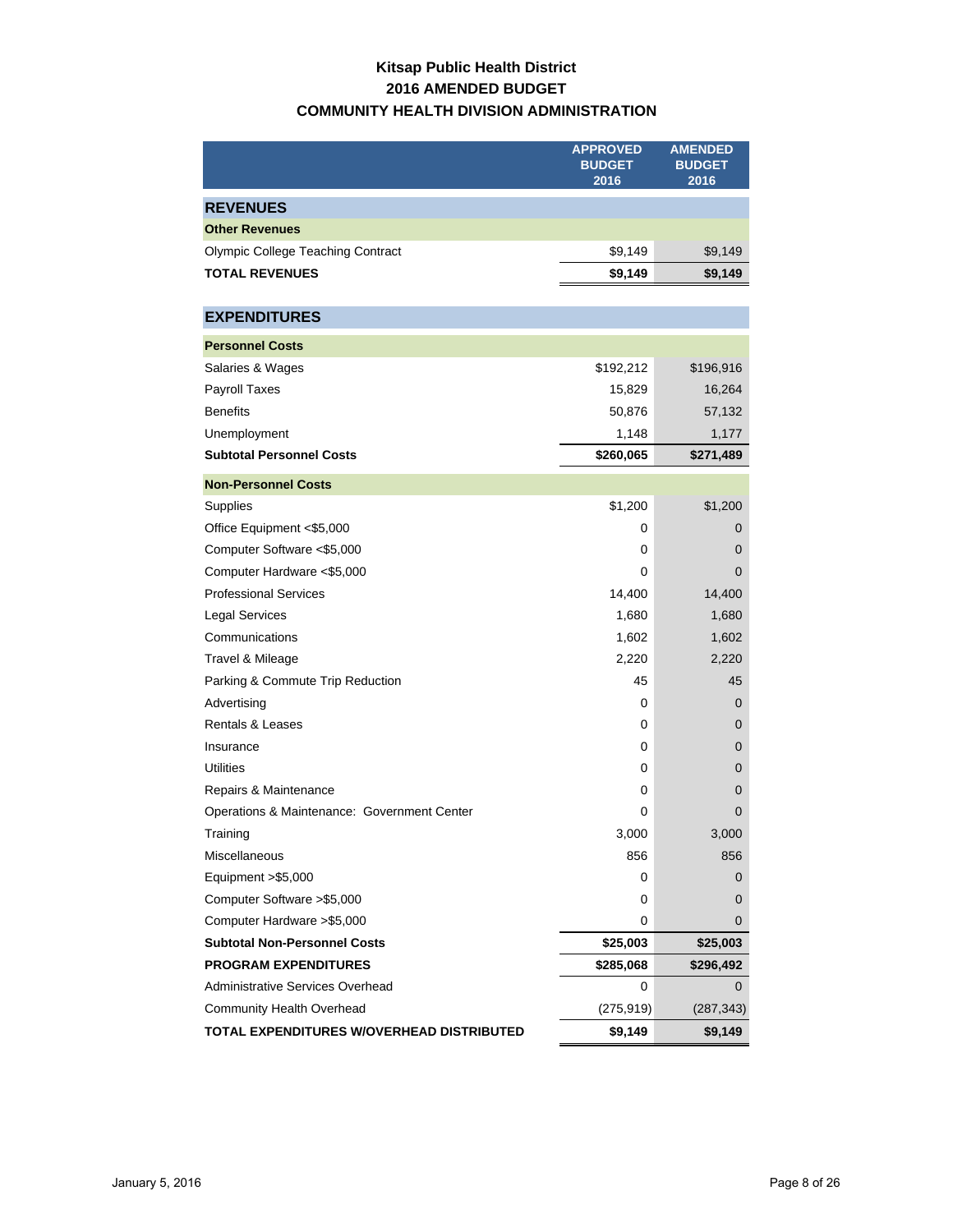# **Kitsap Public Health District 2016 AMENDED BUDGET HEALTHY COMMUNITIES - SUMMARY**

|                                                  | <b>APPROVED</b><br><b>BUDGET</b><br>2016 | <b>AMENDED</b><br><b>BUDGET</b><br>2016 |
|--------------------------------------------------|------------------------------------------|-----------------------------------------|
| <b>REVENUES</b>                                  |                                          |                                         |
| <b>DIRECT PROGRAM REVENUES</b>                   | \$997,884                                | \$997,884                               |
| State & Local Flexible Funding Needed to Balance | \$1,182,300                              | \$1,182,253                             |
| Draw from (Increase) Reserves                    | 0                                        | 0                                       |
| <b>TOTAL REVENUES</b>                            | \$2,180,184                              | \$2,180,137                             |
|                                                  |                                          |                                         |
| <b>EXPENDITURES</b>                              |                                          |                                         |
| <b>Personnel Costs</b>                           |                                          |                                         |
| Salaries & Wages                                 | \$844,955                                | \$863,729                               |
| Payroll Taxes                                    | 69,245                                   | 70,616                                  |
| <b>Benefits</b>                                  | 200,147                                  | 202,142                                 |
| Unemployment                                     | 5,044                                    | 5,151                                   |
| <b>Subtotal Personnel Costs</b>                  | \$1,119,391                              | \$1,141,638                             |
| <b>Non-Personnel Costs</b>                       |                                          |                                         |
| Supplies                                         | \$10,000                                 | \$10,000                                |
| Office Equipment <\$5,000                        | 0                                        | 0                                       |
| Computer Software <\$5,000                       | 0                                        | 0                                       |
| Computer Hardware <\$5,000                       | 0                                        | 0                                       |
| <b>Professional Services</b>                     | 293,506                                  | 293,506                                 |
| Legal Services                                   | 0                                        | O                                       |
| Communications                                   | 9,738                                    | 9,738                                   |
| Travel & Mileage                                 | 18,500                                   | 18,500                                  |
| Parking & Commute Trip Reduction                 | 6,254                                    | 6,254                                   |
| Advertising                                      | 0                                        | 0                                       |
| Rentals & Leases                                 | 1,950                                    | 1,950                                   |
| Insurance                                        | 0                                        | 0                                       |
| <b>Utilities</b>                                 | 0                                        | O                                       |
| Repairs & Maintenance                            | 13,869                                   | 13,869                                  |
| Operations & Maintenance: Government Center      | 55,164                                   | 54,246                                  |
| Training                                         | 17,861                                   | 17,861                                  |
| Miscellaneous                                    | 2,200                                    | 2,200                                   |
| Equipment > \$5,000                              | 0                                        | 0                                       |
| Computer Software > \$5,000                      | 0                                        | 0                                       |
| Computer Hardware > \$5,000                      | 0                                        | 0                                       |
| <b>Subtotal NON-LABOR COSTS</b>                  | \$429,042                                | \$428,124                               |
| <b>PROGRAM EXPENDITURES</b>                      | \$1,548,433                              | \$1,569,762                             |
| Administrative Services Overhead                 | \$491,292                                | \$468,185                               |
| <b>Community Health Overhead</b>                 | 140,459                                  | 142,190                                 |
| <b>TOTAL EXPENDITURES</b>                        | \$2,180,184                              | \$2,180,137                             |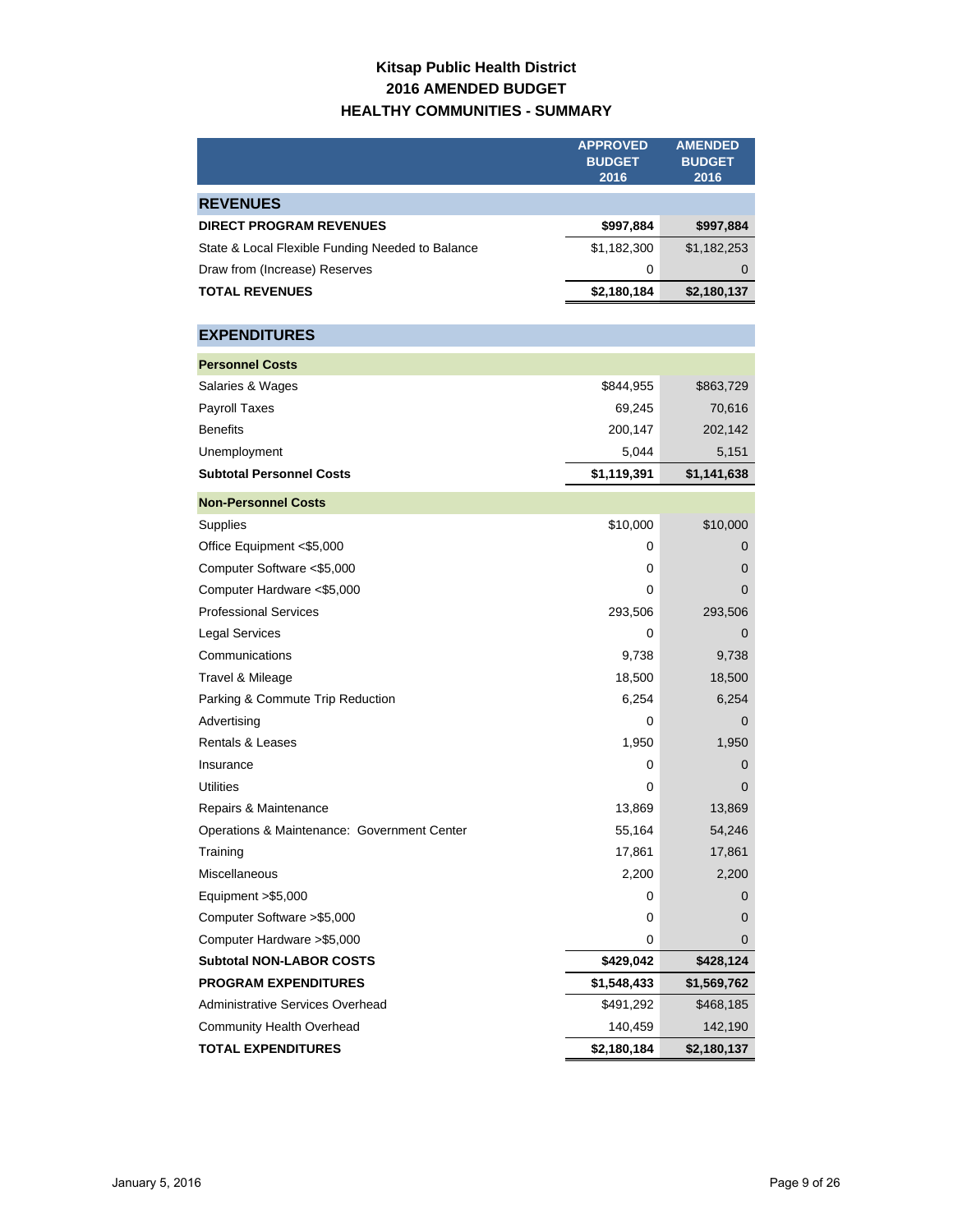## **Kitsap Public Health District 2016 AMENDED BUDGET CHRONIC DISEASE PREVENTION PROGRAM**

|                                                  | <b>APPROVED</b><br><b>BUDGET</b><br>2016 | <b>AMENDED</b><br><b>BUDGET</b><br>2016 |
|--------------------------------------------------|------------------------------------------|-----------------------------------------|
| <b>REVENUES</b>                                  |                                          |                                         |
| DOH ConCon Preventative Health Block Grant       | \$96,361                                 | \$96,361                                |
| DOH Healthy Communities Lead Organization (1422) | 300,160                                  | 300,160                                 |
| 5210 Contributions                               | 5,000                                    | 5,000                                   |
| <b>DIRECT PROGRAM REVENUES</b>                   | \$401,521                                | \$401,521                               |
| State & Local Flexible Funding Needed to Balance | \$373,796                                | \$372,957                               |
| Draw from CDP Designated Funds*                  | 0                                        | 0                                       |
| <b>TOTAL REVENUES</b>                            | \$775,317                                | \$774,478                               |
|                                                  |                                          |                                         |
| <b>EXPENDITURES</b>                              |                                          |                                         |
| <b>Personnel Costs</b>                           |                                          |                                         |
| Salaries & Wages                                 | \$260,681                                | \$265,894                               |
| <b>Payroll Taxes</b>                             | 21,407                                   | 21,806                                  |
| <b>Benefits</b>                                  | 59,297                                   | 59,877                                  |
| Unemployment                                     | 1,558                                    | 1,589                                   |
| <b>Subtotal Personnel Costs</b>                  | \$342,943                                | \$349,166                               |
| <b>Non-Personnel Costs</b>                       |                                          |                                         |
| Supplies                                         | \$1,000                                  | \$1,000                                 |
| Office Equipment <\$5,000                        | 0                                        | 0                                       |
| Computer Software <\$5,000                       | 0                                        | 0                                       |
| Computer Hardware <\$5,000                       | 0                                        | $\mathbf 0$                             |
| <b>Professional Services</b>                     | 212,250                                  | 212,250                                 |
| Legal Services                                   | 0                                        | $\mathbf 0$                             |
| Communications                                   | 1,245                                    | 1,245                                   |
| Travel & Mileage                                 | 2,500                                    | 2,500                                   |
| Parking & Commute Trip Reduction                 | 0                                        | 0                                       |
| Advertising                                      | 0                                        | 0                                       |
| <b>Rentals &amp; Leases</b>                      | 0                                        | 0                                       |
| Insurance                                        | 0                                        | $\mathbf 0$                             |
| Utilities                                        | 0                                        | 0                                       |
| Repairs & Maintenance                            | 0                                        | $\mathbf{0}$                            |
| Operations & Maintenance: Government Center      | 16,882                                   | 16,574                                  |
| Training                                         | 4,361                                    | 4,361                                   |
| Miscellaneous                                    | 800                                      | 800                                     |
| Equipment >\$5,000                               | 0                                        | 0                                       |
| Computer Software > \$5,000                      | 0                                        | 0                                       |
| Computer Hardware > \$5,000                      | 0                                        | 0                                       |
| <b>Subtotal Non-Personnel Costs</b>              | \$239,038                                | \$238,730                               |
| <b>PROGRAM EXPENDITURES</b>                      | \$581,981                                | \$587,896                               |
| Administrative Services Overhead                 | \$150,356                                | \$143,143                               |
| Community Health Overhead                        | 42,980                                   | 43,439                                  |

**TOTAL EXPENDITURES \$775,317 \$774,478**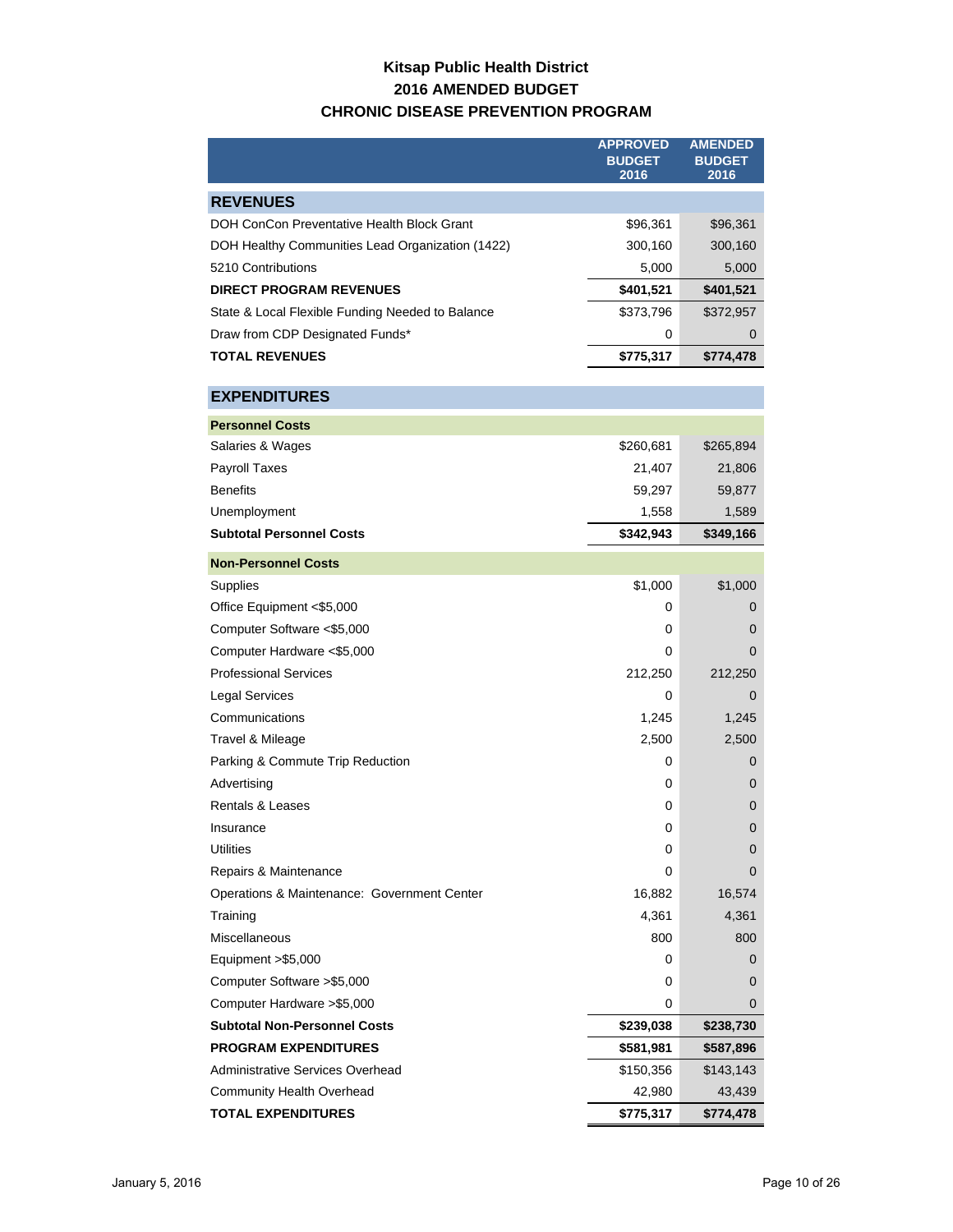### **Kitsap Public Health District 2016 AMENDED BUDGET NURSE FAMILY PARTNERSHIP PROGRAM**

|                                                  | <b>APPROVED</b><br><b>BUDGET</b><br>2016 | <b>AMENDED</b><br><b>BUDGET</b><br>2016 |
|--------------------------------------------------|------------------------------------------|-----------------------------------------|
| <b>REVENUES</b>                                  |                                          |                                         |
| Jefferson County Public Health - Thrive by Five  | \$87,500                                 | \$87,500                                |
| <b>Healthy Start Kitsap</b>                      | 12,000                                   | 12,000                                  |
| Healthy Start Kitsap Contract 1285               | 50,166                                   | 50,166                                  |
| Other - NFP                                      | 0                                        | 0                                       |
| <b>DIRECT PROGRAM REVENUES</b>                   | \$149,666                                | \$149,666                               |
| State & Local Flexible Funding Needed to Balance | \$274,463                                | \$273,797                               |
| <b>TOTAL REVENUES</b>                            | \$424,129                                | \$423,463                               |
| <b>EXPENDITURES</b>                              |                                          |                                         |
| <b>Personnel Costs</b>                           |                                          |                                         |
| Salaries & Wages                                 | \$163,011                                | \$166,195                               |
| Payroll Taxes                                    | 13,298                                   | 13,541                                  |
| <b>Benefits</b>                                  | 39,183                                   | 39,537                                  |
| Unemployment                                     | 972                                      | 991                                     |
| <b>Subtotal Personnel Costs</b>                  | \$216,464                                | \$220,264                               |
| <b>Non-Personnel Costs</b>                       |                                          |                                         |
| Supplies                                         | \$4,000                                  | \$4,000                                 |
| Office Equipment <\$5,000                        | 0                                        | 0                                       |
| Computer Software <\$5,000                       | 0                                        | 0                                       |
| Computer Hardware <\$5,000                       | 0                                        | 0                                       |
| <b>Professional Services</b>                     | 53,556                                   | 53,556                                  |
| <b>Legal Services</b>                            | 0                                        | 0                                       |
| Communications                                   | 2,196                                    | 2,196                                   |
| Travel & Mileage                                 | 7,000                                    | 7,000                                   |
| Parking & Commute Trip Reduction                 | 1,116                                    | 1,116                                   |
| Advertising                                      | 0                                        | 0                                       |
| Rentals & Leases                                 | 0                                        | 0                                       |
| Insurance                                        | 0                                        | 0                                       |
| Utilities                                        | 0                                        | 0                                       |
| Repairs & Maintenance                            | 4,276                                    | 4,276                                   |
| Operations & Maintenance: Government Center      | 10,488                                   | 10,293                                  |
| Training                                         | 4,500                                    | 4,500                                   |
| Miscellaneous                                    | 500                                      | 500                                     |
| Equipment $>$ \$5,000                            | 0                                        | 0                                       |
| Computer Software > \$5,000                      | 0                                        | 0                                       |
| Computer Hardware > \$5,000                      | 0                                        | 0                                       |
| <b>Subtotal Non-Personnel Costs</b>              | \$87,632                                 | \$87,437                                |
| <b>PROGRAM EXPENDITURES</b>                      | \$304,096                                | \$307,701                               |
| Administrative Services Overhead                 | \$93,348                                 | \$88,800                                |
| Community Health Overhead                        | 26,685                                   | 26,962                                  |
| <b>TOTAL EXPENDITURES</b>                        | \$424,129                                | \$423,463                               |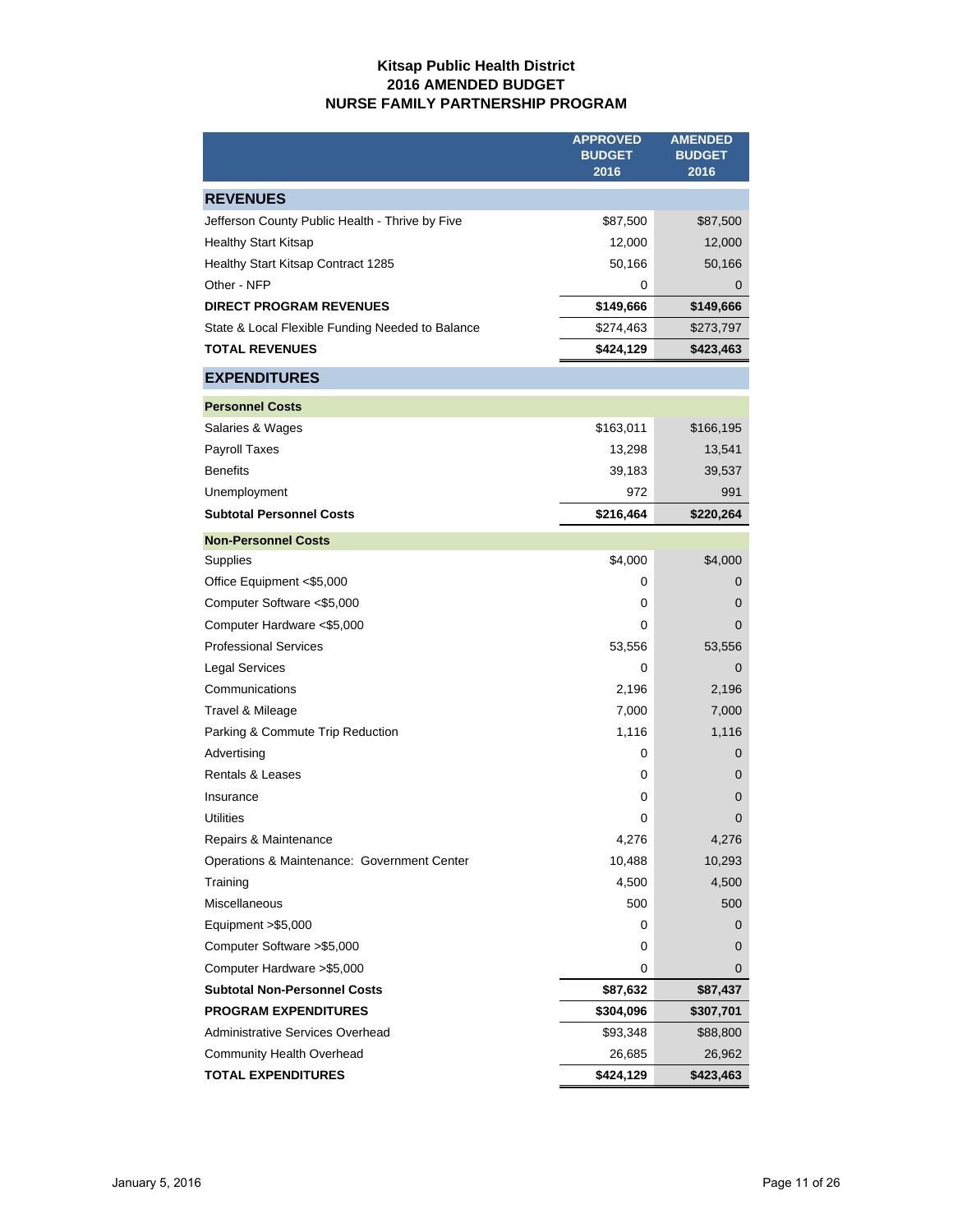### **Kitsap Public Health District 2016 AMENDED BUDGET PARENT CHILD HEALTH PROGRAM**

|                                                  | <b>APPROVED</b><br><b>BUDGET</b><br>2016 | <b>AMENDED</b><br><b>BUDGET</b><br>2016 |
|--------------------------------------------------|------------------------------------------|-----------------------------------------|
| <b>REVENUES</b>                                  |                                          |                                         |
| DOH Con Con MCGBG/MCH                            | \$159,854                                | \$159,854                               |
| <b>DSHS Medicaid Match</b>                       | 60,416                                   | 60,416                                  |
| <b>OESD Head Start/Early Headstart Expansion</b> | 54,400                                   | 54,400                                  |
| <b>DSHS Title Nineteen MSS First Steps</b>       | 140,000                                  | 140,000                                 |
| Jefferson County - Nightingale Notes             | 1,500                                    | 1,500                                   |
| Mason County - Nightingale Notes                 | 1,000                                    | 1,000                                   |
| <b>KCR Head Start</b>                            | 1,500                                    | 1,500                                   |
| Various 1/10 of 1% Revenues                      | 28,027                                   | 28,027                                  |
| <b>DIRECT PROGRAM REVENUES</b>                   | \$446,697                                | \$446,697                               |
| State & Local Flexible Funding Needed to Balance | \$534,041                                | \$535,499                               |
| Draw from New Parent Support Designated Funds    | 0                                        | 0                                       |
| <b>TOTAL REVENUES</b>                            | \$980,738                                | \$982,196                               |

#### **EXPENDITURES**

| <b>Personnel Costs</b>                      |           |                |
|---------------------------------------------|-----------|----------------|
| Salaries & Wages                            | \$421,263 | \$431,640      |
| Payroll Taxes                               | 34,540    | 35,269         |
| <b>Benefits</b>                             | 101,667   | 102,728        |
| Unemployment                                | 2,514     | 2,571          |
| <b>Subtotal Personnel Costs</b>             | \$559,984 | \$572,208      |
| <b>Non-Personnel Costs</b>                  |           |                |
| Supplies                                    | \$5,000   | \$5,000        |
| Office Equipment <\$5,000                   | 0         | 0              |
| Computer Software <\$5,000                  | 0         | $\mathbf{0}$   |
| Computer Hardware <\$5,000                  | 0         | 0              |
| <b>Professional Services</b>                | 27,700    | 27,700         |
| <b>Legal Services</b>                       | 0         | 0              |
| Communications                              | 6,297     | 6,297          |
| Travel & Mileage                            | 9,000     | 9,000          |
| Parking & Commute Trip Reduction            | 5,138     | 5,138          |
| Advertising                                 | 0         | 0              |
| Rentals & Leases                            | 1,950     | 1,950          |
| Insurance                                   | 0         | 0              |
| Utilities                                   | 0         | 0              |
| Repairs & Maintenance                       | 9,593     | 9,593          |
| Operations & Maintenance: Government Center | 27,794    | 27,379         |
| Training                                    | 9,000     | 9,000          |
| Miscellaneous                               | 900       | 900            |
| Equipment > \$5,000                         | 0         | 0              |
| Computer Software >\$5,000                  | 0         | $\mathbf{0}$   |
| Computer Hardware > \$5,000                 | 0         | $\overline{0}$ |
| <b>Subtotal Non-Personnel Costs</b>         | \$102,372 | \$101,957      |
| <b>PROGRAM EXPENDITURES</b>                 | \$662,356 | \$674,165      |
| Administrative Services Overhead            | \$247,588 | \$236,242      |
| <b>Community Health Overhead</b>            | 70,794    | 71,789         |
| <b>TOTAL EXPENDITURES</b>                   | \$980,738 | \$982,196      |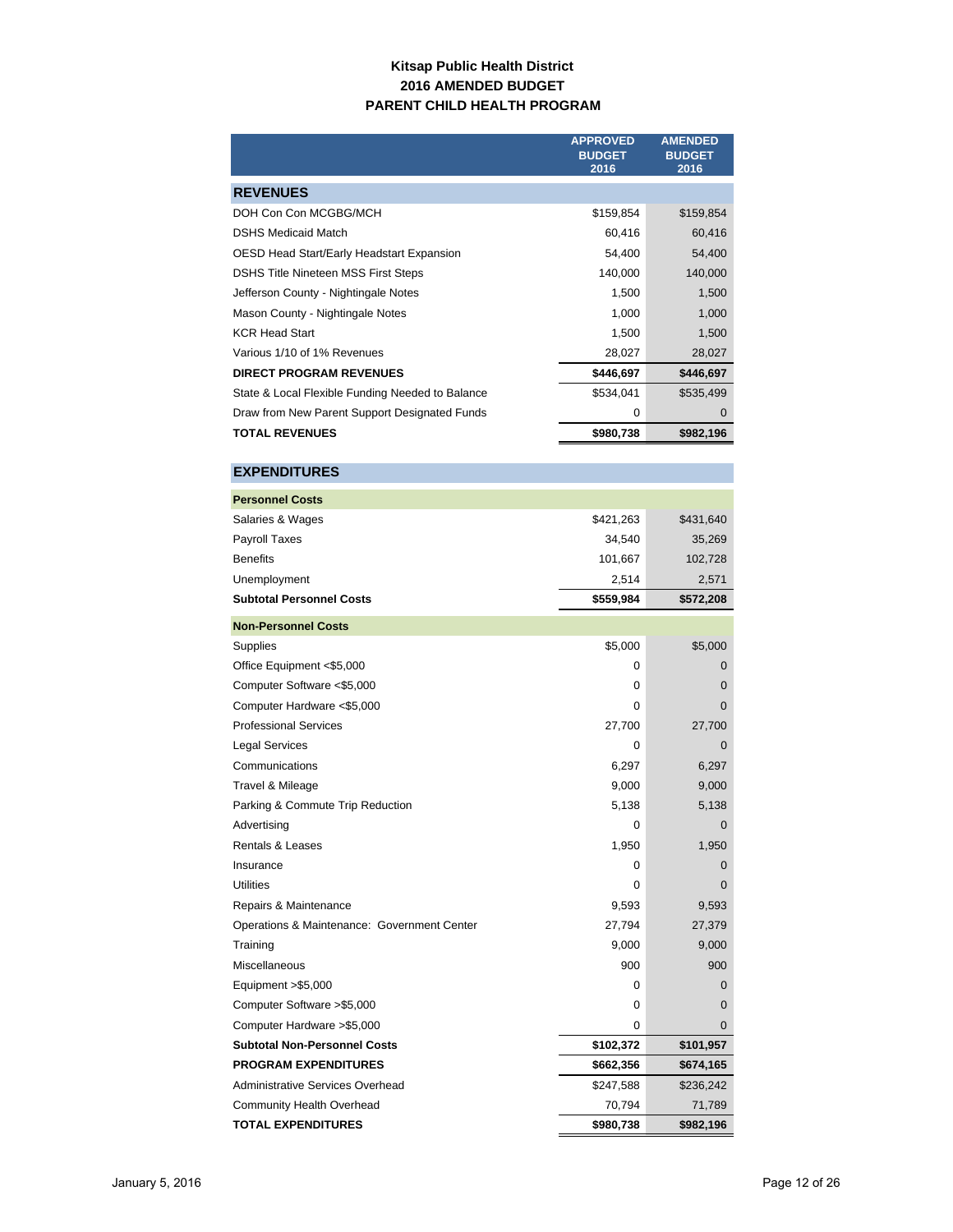# **Kitsap Public Health District 2016 AMENDED BUDGET CLINICAL SERVICES - SUMMARY**

|                                                   | <b>APPROVED</b><br><b>BUDGET</b><br>2016 | <b>AMENDED</b><br><b>BUDGET</b><br>2016 |
|---------------------------------------------------|------------------------------------------|-----------------------------------------|
|                                                   |                                          |                                         |
| <b>REVENUES</b><br><b>DIRECT PROGRAM REVENUES</b> |                                          |                                         |
|                                                   | \$1,313,293                              | \$1,317,428                             |
| State & Local Flexible Funding Needed to Balance  | \$697,193                                | \$780,565                               |
| Draw from (Increase) Reserves                     | (18, 808)                                | (10, 323)                               |
| <b>TOTAL REVENUES</b>                             | \$1,991,678                              | \$2,087,670                             |
| <b>EXPENDITURES</b>                               |                                          |                                         |
| <b>Personnel Costs</b>                            |                                          |                                         |
| Salaries & Wages                                  | \$802,568                                | \$864,400                               |
| <b>Payroll Taxes</b>                              | 66,163                                   | 70,628                                  |
| <b>Benefits</b>                                   | 202,824                                  | 218,657                                 |
| Unemployment                                      | 4,605                                    | 4,866                                   |
| <b>Subtotal Personnel Costs</b>                   | \$1,076,160                              | \$1,158,551                             |
| <b>Non-Personnel Costs</b>                        |                                          |                                         |
| Supplies                                          | \$110,000                                | \$110,000                               |
| Office Equipment <\$5,000                         | 0                                        | 0                                       |
| Computer Software <\$5,000                        | 0                                        | 0                                       |
| Computer Hardware <\$5,000                        | 0                                        | 0                                       |
| <b>Professional Services</b>                      | 82,050                                   | 82,050                                  |
| <b>Legal Services</b>                             | 1,000                                    | 1,000                                   |
| Communications                                    | 6,753                                    | 6,982                                   |
| Travel & Mileage                                  | 4,800                                    | 4,800                                   |
| Parking & Commute Trip Reduction                  | 1,750                                    | 1,750                                   |
| Advertising                                       | 200                                      | 200                                     |
| Rentals & Leases                                  | 0                                        | 0                                       |
| Insurance                                         | 0                                        | 0                                       |
| <b>Utilities</b>                                  | 0                                        | 0                                       |
| Repairs & Maintenance                             | 29,700                                   | 29,700                                  |
| Operations & Maintenance: Government Center       | 53,379                                   | 55,332                                  |
| Training                                          | 8,850                                    | 8,850                                   |
| Miscellaneous                                     | 6,700                                    | 6,700                                   |
| Equipment >\$5,000                                | 0                                        | 0                                       |
| Computer Software > \$5,000                       | 0                                        | 0                                       |
| Computer Hardware > \$5,000                       | 0                                        | 0                                       |
| <b>Subtotal NON-LABOR COSTS</b>                   | \$305,182                                | \$307,364                               |
| <b>PROGRAM EXPENDITURES</b>                       | \$1,381,342                              | \$1,465,915                             |
| Administrative Services Overhead                  | \$474,877                                | \$476,601                               |
| Community Health Overhead                         | 135,459                                  | 145,154                                 |
| <b>TOTAL EXPENDITURES</b>                         | \$1,991,678                              | \$2,087,670                             |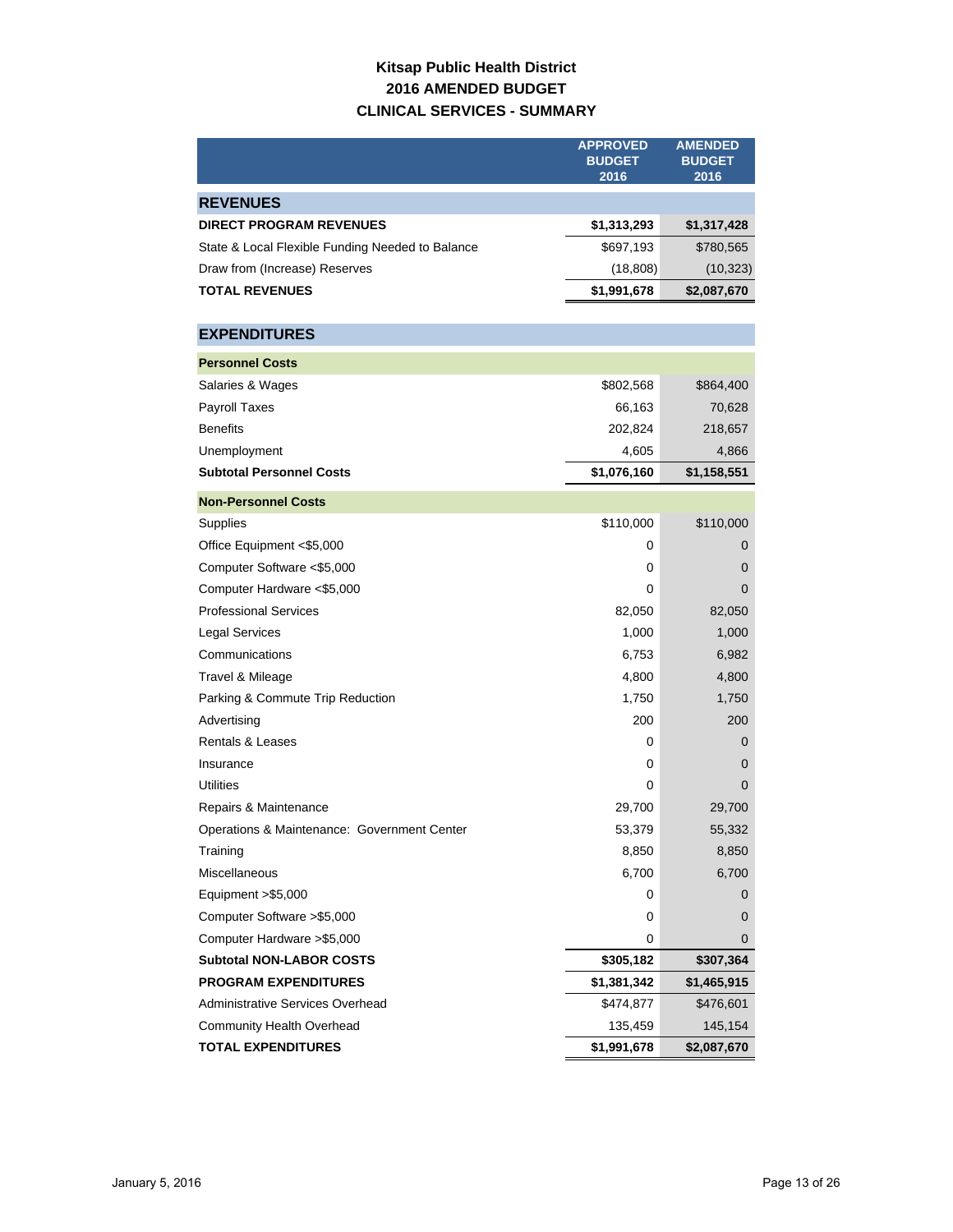### **Kitsap Public Health District 2016 AMENDED BUDGET COMMUNICABLE DISEASE PROGRAM**

|                                                  | <b>APPROVED</b><br><b>BUDGET</b><br>2016 | <b>AMENDED</b><br><b>BUDGET</b><br>2016 |
|--------------------------------------------------|------------------------------------------|-----------------------------------------|
| <b>REVENUES</b>                                  |                                          |                                         |
| DOH Con Con AFIX Immunization                    | \$37,024                                 | \$37,024                                |
| DOH Con Con FA317 Immunization FED               | 10,218                                   | 10,218                                  |
| DOH Con Con VFC Immunization FED                 | 16,356                                   | 16,356                                  |
| <b>DSHS Medicaid Match - CD</b>                  | 69,676                                   | 73,811                                  |
| DSHS Title Nineteen - CD                         | 10,000                                   | 10,000                                  |
| Unspecified Reduction in Con Con Immunization    | (12,000)                                 | (12,000)                                |
| Fees - CD                                        | 15,000                                   | 15,000                                  |
| Fees - CD Insurance                              | $\Omega$                                 | $\Omega$                                |
| Other - CD                                       | 500                                      | 500                                     |
| <b>DIRECT PROGRAM REVENUES</b>                   | \$146,774                                | \$150,909                               |
| State & Local Flexible Funding Needed to Balance | \$348,746                                | \$438,807                               |
| <b>TOTAL REVENUES</b>                            | \$495,520                                | \$589,716                               |
|                                                  |                                          |                                         |
| <b>EXPENDITURES</b>                              |                                          |                                         |

## **Personnel Costs** Salaries & Wages \$224,470 \$273,371 Payroll Taxes 22,148 Benefits 49,380 62,359 Unemployment 1,162 1,359 **Subtotal Personnel Costs by Same Costs \$293,433** \$359,237 **Non-Personnel Costs**

| <b>Supplies</b>                             | \$5,000   | \$5,000     |
|---------------------------------------------|-----------|-------------|
| Office Equipment <\$5,000                   | 0         | $\Omega$    |
| Computer Software <\$5,000                  | 0         | $\Omega$    |
| Computer Hardware <\$5,000                  | 0         | $\Omega$    |
| <b>Professional Services</b>                | 8,000     | 8,000       |
| <b>Legal Services</b>                       | $\Omega$  | $\mathbf 0$ |
| Communications                              | 3,285     | 3,514       |
| Travel & Mileage                            | 500       | 500         |
| Parking & Commute Trip Reduction            | $\Omega$  | $\Omega$    |
| Advertising                                 | 0         | $\Omega$    |
| <b>Rentals &amp; Leases</b>                 | 0         | $\Omega$    |
| Insurance                                   | 0         | $\Omega$    |
| <b>Utilities</b>                            | $\Omega$  | $\Omega$    |
| Repairs & Maintenance                       | 500       | 500         |
| Operations & Maintenance: Government Center | 14,633    | 17,185      |
| Training                                    | 2,500     | 2,500       |
| Miscellaneous                               | 1,000     | 1,000       |
| Equipment >\$5,000                          | $\Omega$  | $\Omega$    |
| Computer Software >\$5,000                  | $\Omega$  | $\Omega$    |
| Computer Hardware > \$5,000                 | $\Omega$  | 0           |
| <b>Subtotal Non-Personnel Costs</b>         | \$35,418  | \$38,199    |
| <b>PROGRAM EXPENDITURES</b>                 | \$328,851 | \$397,436   |
| Administrative Services Overhead            | \$129,853 | \$147,105   |
| Community Health Overhead                   | 36,816    | 45,175      |
| <b>TOTAL EXPENDITURES</b>                   | \$495,520 | \$589,716   |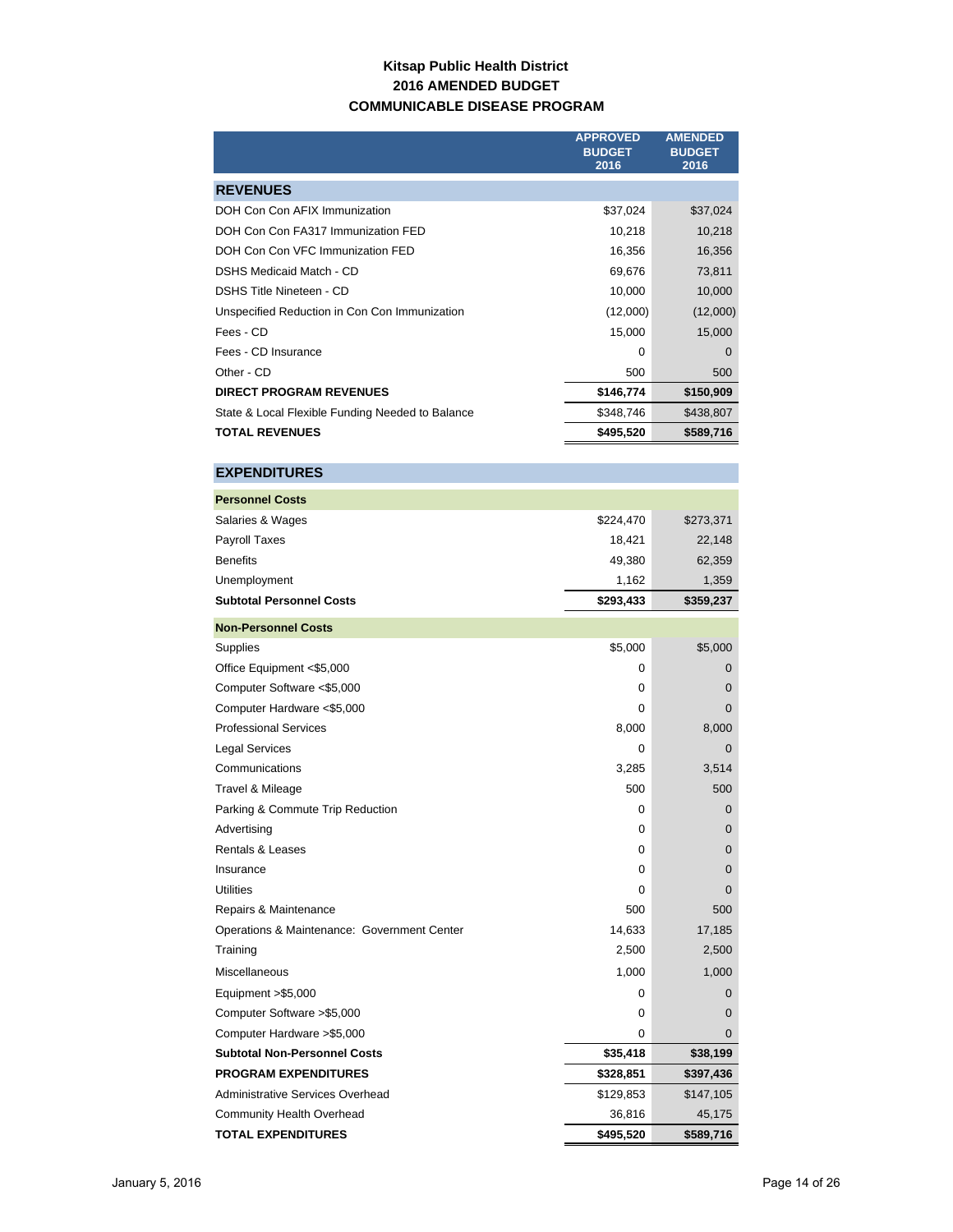### **Kitsap Public Health District 2016 AMENDED BUDGET FAMILY PLANNING PROGRAM**

|                                                  | <b>APPROVED</b><br><b>BUDGET</b><br>2016 | <b>AMENDED</b><br><b>BUDGET</b><br>2016 |
|--------------------------------------------------|------------------------------------------|-----------------------------------------|
| <b>REVENUES</b>                                  |                                          |                                         |
| Seattle/King County Public Health BCHP Fees      | \$10,000                                 | \$10,000                                |
| Seattle/King County Public Health BCHP Outreach  | 17,000                                   | 17,000                                  |
| DOH Con Con Family Planning State Contracts      | 151,556                                  | 151,556                                 |
| DOH Con Con Family Planning - Title Ten          | 54,832                                   | 54,832                                  |
| <b>DSHS MAA Interpreter</b>                      | 252                                      | 252                                     |
| <b>DSHS Medicaid Match - FP</b>                  | 9,843                                    | 9,843                                   |
| <b>DSHS Title Nineteen - FP</b>                  | 55,000                                   | 55,000                                  |
| DSHS Title Nineteen Take Charge - FP             | 15,000                                   | 15,000                                  |
| DSHS Title Nineteen Meaningful Use               | 17,000                                   | 17,000                                  |
| Fees - FP                                        | 10,000                                   | 10,000                                  |
| Other - FP                                       | 100                                      | 100                                     |
|                                                  | \$340,583                                | \$340,583                               |
| State & Local Flexible Funding Needed to Balance | \$195,396                                | \$186,431                               |
| <b>TOTAL REVENUES</b>                            | \$535,979                                | \$527,014                               |

## **EXPENDITURES**

| <b>Personnel Costs</b>                      |           |             |
|---------------------------------------------|-----------|-------------|
| Salaries & Wages                            | \$220,363 | \$219,571   |
| Payroll Taxes                               | 18,162    | 18,009      |
| <b>Benefits</b>                             | 54,168    | 55,158      |
| Unemployment                                | 1,313     | 1,305       |
| <b>Subtotal Personnel Costs</b>             | \$294,006 | \$294,043   |
| <b>Non-Personnel Costs</b>                  |           |             |
| Supplies                                    | \$22,000  | \$22,000    |
| Office Equipment <\$5,000                   | 0         | 0           |
| Computer Software <\$5,000                  | 0         | $\Omega$    |
| Computer Hardware <\$5,000                  | 0         | $\Omega$    |
| <b>Professional Services</b>                | 12,000    | 12,000      |
| <b>Legal Services</b>                       | 0         | $\mathbf 0$ |
| Communications                              | 687       | 687         |
| Travel & Mileage                            | 300       | 300         |
| Parking & Commute Trip Reduction            | $\Omega$  | $\Omega$    |
| Advertising                                 | 200       | 200         |
| Rentals & Leases                            | 0         | 0           |
| Insurance                                   | 0         | $\mathbf 0$ |
| <b>Utilities</b>                            | 0         | $\Omega$    |
| Repairs & Maintenance                       | 25,000    | 25,000      |
| Operations & Maintenance: Government Center | 14,508    | 13,996      |
| Training                                    | 1,053     | 1,053       |
| <b>Miscellaneous</b>                        | 0         | 0           |
| Equipment > \$5,000                         | 0         | $\mathbf 0$ |
| Computer Software >\$5,000                  | 0         | $\mathbf 0$ |
| Computer Hardware >\$5,000                  | 0         | $\Omega$    |
| <b>Subtotal Non-Personnel Costs</b>         | \$75,748  | \$75,236    |
| <b>PROGRAM EXPENDITURES</b>                 | \$369,754 | \$369,279   |
| Administrative Services Overhead            | \$129,271 | \$121,036   |
| <b>Community Health Overhead</b>            | 36,954    | 36,699      |
| <b>TOTAL EXPENDITURES</b>                   | \$535,979 | \$527,014   |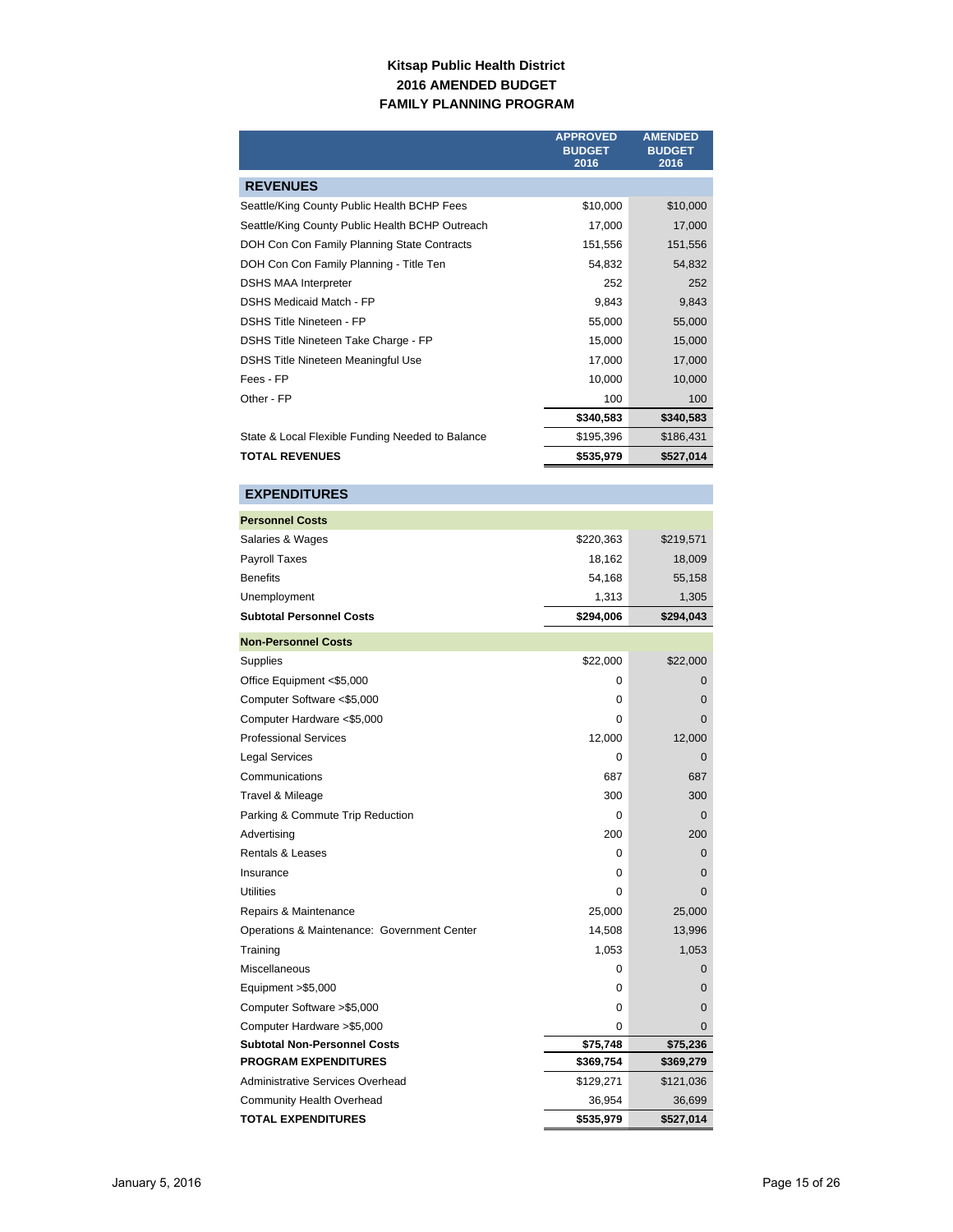#### **Kitsap Public Health District 2016 AMENDED BUDGET HIV/AIDS PROGRAM**

|                                                  | <b>APPROVED</b><br><b>BUDGET</b><br>2016 | <b>AMENDED</b><br><b>BUDGET</b><br>2016 |
|--------------------------------------------------|------------------------------------------|-----------------------------------------|
| <b>REVENUES</b>                                  |                                          |                                         |
| DOH Con Con Ryan White                           | \$264,597                                | \$264,597                               |
| DOH Con Con Harborview HIV Clinic                | 86,606                                   | 86,606                                  |
| <b>DSHS Medicaid Match</b>                       | 17,573                                   | 17,573                                  |
| Pierce County Aids Foundation - HOPWA            | 6,917                                    | 6,917                                   |
| DSHS Title Nineteen AIDS Case Management         | 60,000                                   | 60,000                                  |
| AIDS Counseling & Testing                        | \$200                                    | \$200                                   |
| <b>DIRECT PROGRAM REVENUES</b>                   | \$435,893                                | \$435,893                               |
| State & Local Flexible Funding Needed to Balance | \$0                                      | \$0                                     |
| Draw from (Increase) HIV/AIDS Designated Funds   | (2,737)                                  | 6,750                                   |
| <b>TOTAL REVENUES</b>                            | \$433,156                                | \$442,643                               |

| <b>EXPENDITURES</b>                         |           |             |
|---------------------------------------------|-----------|-------------|
| <b>Personnel Costs</b>                      |           |             |
| Salaries & Wages                            | \$179,669 | \$189,029   |
| Payroll Taxes                               | 14,989    | 15,694      |
| <b>Benefits</b>                             | 62,089    | 63,114      |
| Unemployment                                | 1,073     | 1,129       |
| <b>Subtotal Personnel Costs</b>             | \$257,820 | \$268,966   |
| <b>Non-Personnel Costs</b>                  |           |             |
| Supplies                                    | \$10,000  | \$10,000    |
| Office Equipment <\$5,000                   | 0         | 0           |
| Computer Software <\$5,000                  | 0         | $\mathbf 0$ |
| Computer Hardware <\$5,000                  | 0         | $\Omega$    |
| Professional Services*                      | 500       | 500         |
| <b>Legal Services</b>                       | 1,000     | 1,000       |
| Communications                              | 1,696     | 1,696       |
| Travel & Mileage                            | 3,000     | 3,000       |
| Parking & Commute Trip Reduction            | 1,000     | 1,000       |
| Advertising                                 | 0         | $\mathbf 0$ |
| <b>Rentals &amp; Leases</b>                 | $\Omega$  | $\mathbf 0$ |
| Insurance                                   | 0         | $\mathbf 0$ |
| <b>Utilities</b>                            | 0         | $\mathbf 0$ |
| Repairs & Maintenance                       | 0         | $\Omega$    |
| Operations & Maintenance: Government Center | 12,521    | 12,597      |
| Training                                    | 2,000     | 2,000       |
| <b>Miscellaneous</b>                        | 500       | 500         |
| Equipment $>$ \$5,000                       | 0         | $\mathbf 0$ |
| Computer Software >\$5,000                  | 0         | 0           |
| Computer Hardware > \$5,000                 | 0         | $\mathbf 0$ |
| <b>Subtotal Non-Personnel Costs</b>         | \$32,217  | \$32,293    |
| <b>PROGRAM EXPENDITURES</b>                 | \$290,037 | \$301,259   |
| Administrative Services Overhead            | \$111,290 | \$108,416   |
| Community Health Overhead                   | 31,829    | 32,968      |
| <b>TOTAL EXPENDITURES</b>                   | \$433,156 | \$442,643   |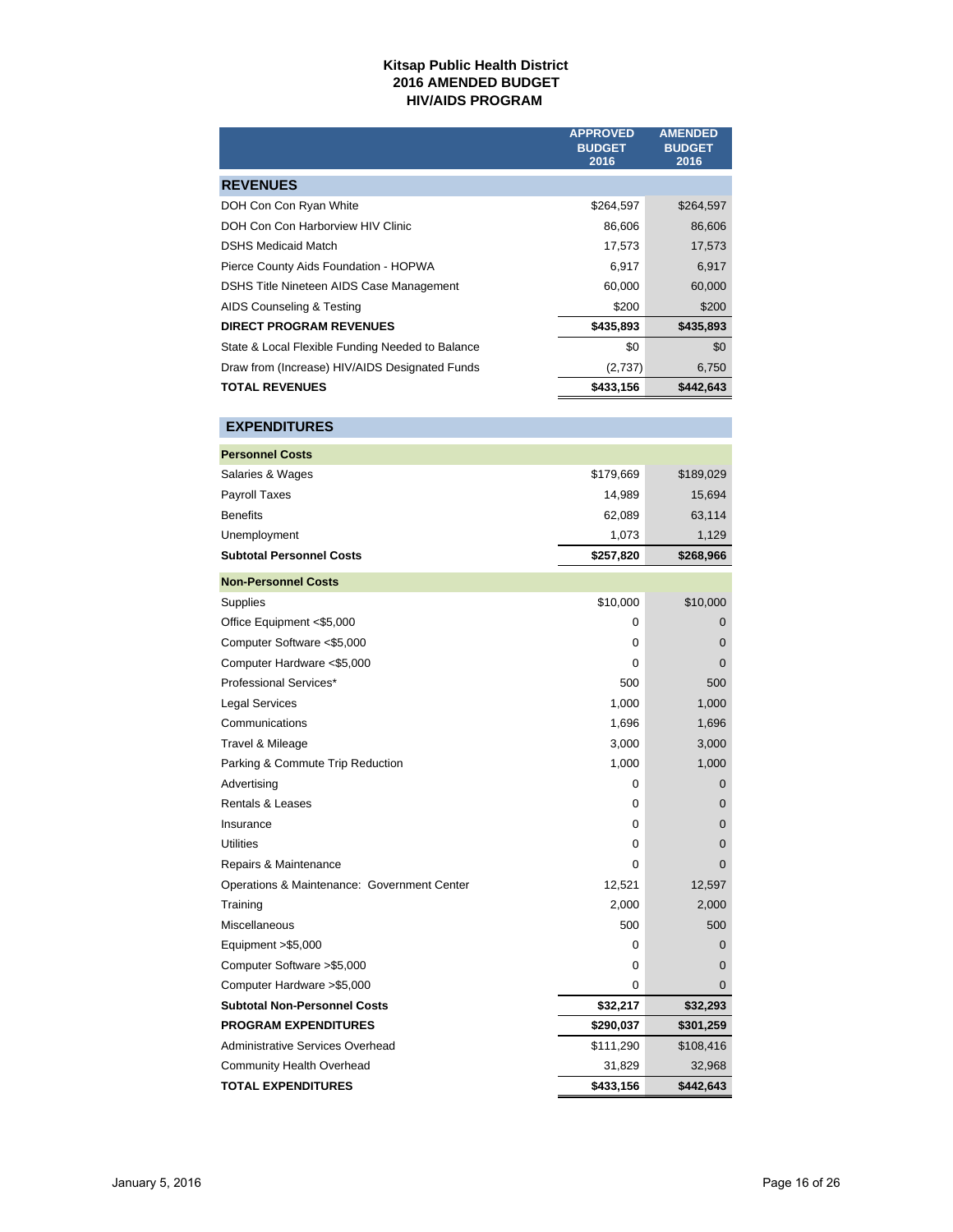# **Kitsap Public Health District 2016 AMENDED BUDGET HEALTH INSURANCE NAVIGATOR**

|                                                                  | <b>APPROVED</b><br><b>BUDGET</b><br>2016 | <b>AMENDED</b><br><b>BUDGET</b><br>2016 |
|------------------------------------------------------------------|------------------------------------------|-----------------------------------------|
| <b>REVENUES</b>                                                  |                                          |                                         |
| Washington Health Benefit Exchange In-Person Assistance Contract | 143,755                                  | 143,755                                 |
| <b>DIRECT PROGRAM REVENUES</b>                                   | \$143,755                                | \$143,755                               |
| State & Local Flexible Funding Needed to Balance                 | \$4,178                                  | \$5,148                                 |
| <b>TOTAL REVENUES</b>                                            | \$147,933                                | \$148,903                               |
|                                                                  |                                          |                                         |
| <b>EXPENDITURES</b>                                              |                                          |                                         |
| <b>Personnel Costs</b>                                           |                                          |                                         |
| Salaries & Wages                                                 | \$59,286                                 | \$61,193                                |
| <b>Payroll Taxes</b>                                             | 4,876                                    | 5,009                                   |
| <b>Benefits</b>                                                  | 13,453                                   | 13,646                                  |
| Unemployment                                                     | 352                                      | 362                                     |
| <b>Subtotal Personnel Costs</b>                                  | \$77,967                                 | \$80,210                                |
| <b>Non-Personnel Costs</b>                                       |                                          |                                         |
| Supplies                                                         | \$1,000                                  | \$1,000                                 |
| Office Equipment <\$5,000                                        | 0                                        | 0                                       |
| Computer Software <\$5,000                                       | 0                                        | 0                                       |
| Computer Hardware <\$5,000                                       | 0                                        | 0                                       |
| <b>Professional Services</b>                                     | 12,800                                   | 12,800                                  |
| <b>Legal Services</b>                                            | 0                                        | 0                                       |
| Communications                                                   | 0                                        | 0                                       |
| Travel & Mileage                                                 | 800                                      | 800                                     |
| Parking & Commute Trip Reduction                                 | 150                                      | 150                                     |
| Advertising                                                      | 0                                        | 0                                       |
| Rentals & Leases                                                 | 0                                        | 0                                       |
| Insurance                                                        | 0                                        | 0                                       |
| <b>Utilities</b>                                                 | 0                                        | 0                                       |
| Repairs & Maintenance                                            | 0                                        | 0                                       |
| Operations & Maintenance: Government Center                      | 3,982                                    | 3,946                                   |
| Training                                                         | 500                                      | 500                                     |
| <b>Miscellaneous</b>                                             | 5,000                                    | 5,000                                   |
| Equipment >\$5,000                                               | 0                                        | $\mathbf 0$                             |
| Computer Software > \$5,000                                      | 0                                        | 0                                       |
| Computer Hardware > \$5,000                                      | 0                                        | 0                                       |
| <b>Subtotal Non-Personnel Costs</b>                              | \$24,232                                 | \$24,196                                |
| <b>PROGRAM EXPENDITURES</b>                                      | \$102,199                                | \$104,406                               |
| Administrative Services Overhead                                 | \$35,564                                 | \$34,126                                |
| <b>Community Health Overhead</b>                                 | 10,170                                   | 10,371                                  |
| <b>TOTAL EXPENDITURES</b>                                        | \$147,933                                | \$148,903                               |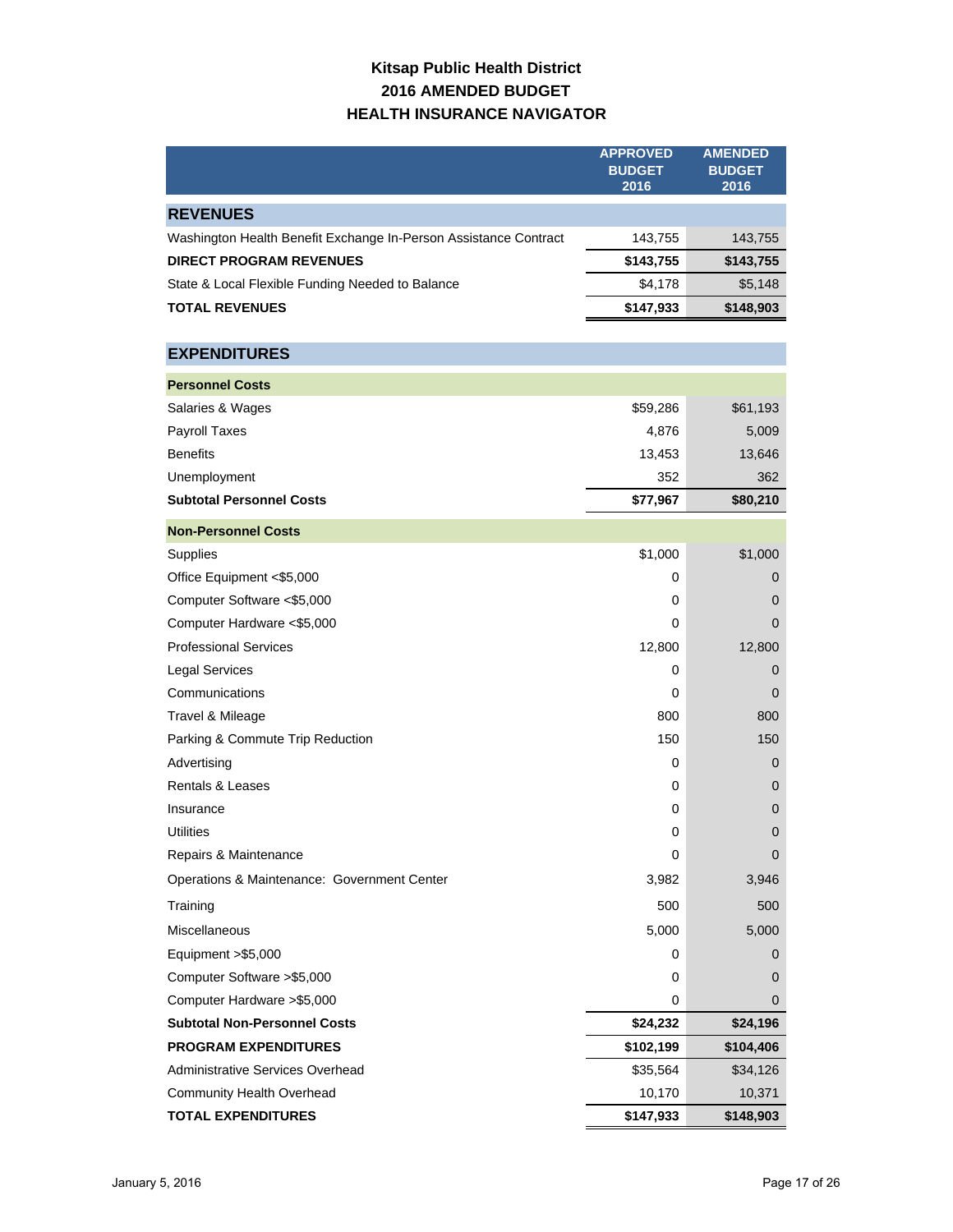## **Kitsap Public Health District 2016 AMENDED BUDGET INFECTIOUS DISEASE PREVENTION PROGRAM**

|                                                  | <b>APPROVED</b>       | <b>AMENDED</b>        |
|--------------------------------------------------|-----------------------|-----------------------|
|                                                  | <b>BUDGET</b><br>2016 | <b>BUDGET</b><br>2016 |
|                                                  |                       |                       |
| <b>REVENUES</b>                                  |                       |                       |
| DOH ConCon HIV Prevention - State                | \$40,000              | \$40,000              |
| DOH ConCon Adult Viral Hepatitis Prevention      | 35,000                | 35,000                |
| DOH ConCon STD Control                           | 15,420                | 15,420                |
| KC Solid Waste Tipping Fees (Needle Exchange)    | 40,000                | 40,000                |
| <b>DIRECT PROGRAM REVENUES</b>                   | \$130,420             | \$130,420             |
| State & Local Flexible Funding Needed to Balance | \$148,873             | \$150,179             |
| <b>TOTAL REVENUES</b>                            | \$279,293             | \$280,599             |
| <b>EXPENDITURES</b>                              |                       |                       |
| <b>Personnel Costs</b>                           |                       |                       |
| Salaries & Wages                                 | \$78,785              | \$81,397              |
| <b>Payroll Taxes</b>                             | 6,408                 | 6,525                 |
| <b>Benefits</b>                                  | 14,308                | 14,478                |
| Unemployment                                     | 467                   | 477                   |
| <b>Subtotal Personnel Costs</b>                  | \$99,968              | \$102,877             |
| <b>Non-Personnel Costs</b>                       |                       |                       |
| Supplies                                         | \$70,000              | \$70,000              |
| Office Equipment <\$5,000                        | 0                     | 0                     |
| Computer Software <\$5,000                       | 0                     | 0                     |
| Computer Hardware <\$5,000                       | 0                     | 0                     |
| <b>Professional Services</b>                     | 43,750                | 43,750                |
| Legal Services                                   | 0                     | 0                     |
| Communications                                   | 860                   | 860                   |
| Travel & Mileage                                 | 200                   | 200                   |
| Parking & Commute Trip Reduction                 | 600                   | 600                   |
| Advertising                                      | 0                     | 0                     |
| Rentals & Leases                                 | 0                     | 0                     |
| Insurance                                        | 0                     | 0                     |
| <b>Utilities</b>                                 | 0                     | 0                     |
| Repairs & Maintenance                            | 0                     | 0                     |
| Operations & Maintenance: Government Center      | 5,056                 | 5,012                 |
| Training                                         | 600                   | 600                   |
| Miscellaneous                                    | 200                   | 200                   |
| Equipment > \$5,000                              | 0                     | 0                     |
| Computer Software > \$5,000                      | 0                     | 0                     |
| Computer Hardware > \$5,000                      | 0                     | 0                     |
| <b>Subtotal Non-Personnel Costs</b>              | \$121,266             | \$121,222             |
| <b>PROGRAM EXPENDITURES</b>                      | \$221,234             | \$224,099             |
| Administrative Services Overhead                 | \$45,149              | \$43,325              |
| Community Health Overhead                        | 12,910                | 13,175                |
| <b>TOTAL EXPENDITURES</b>                        | \$279,293             | \$280,599             |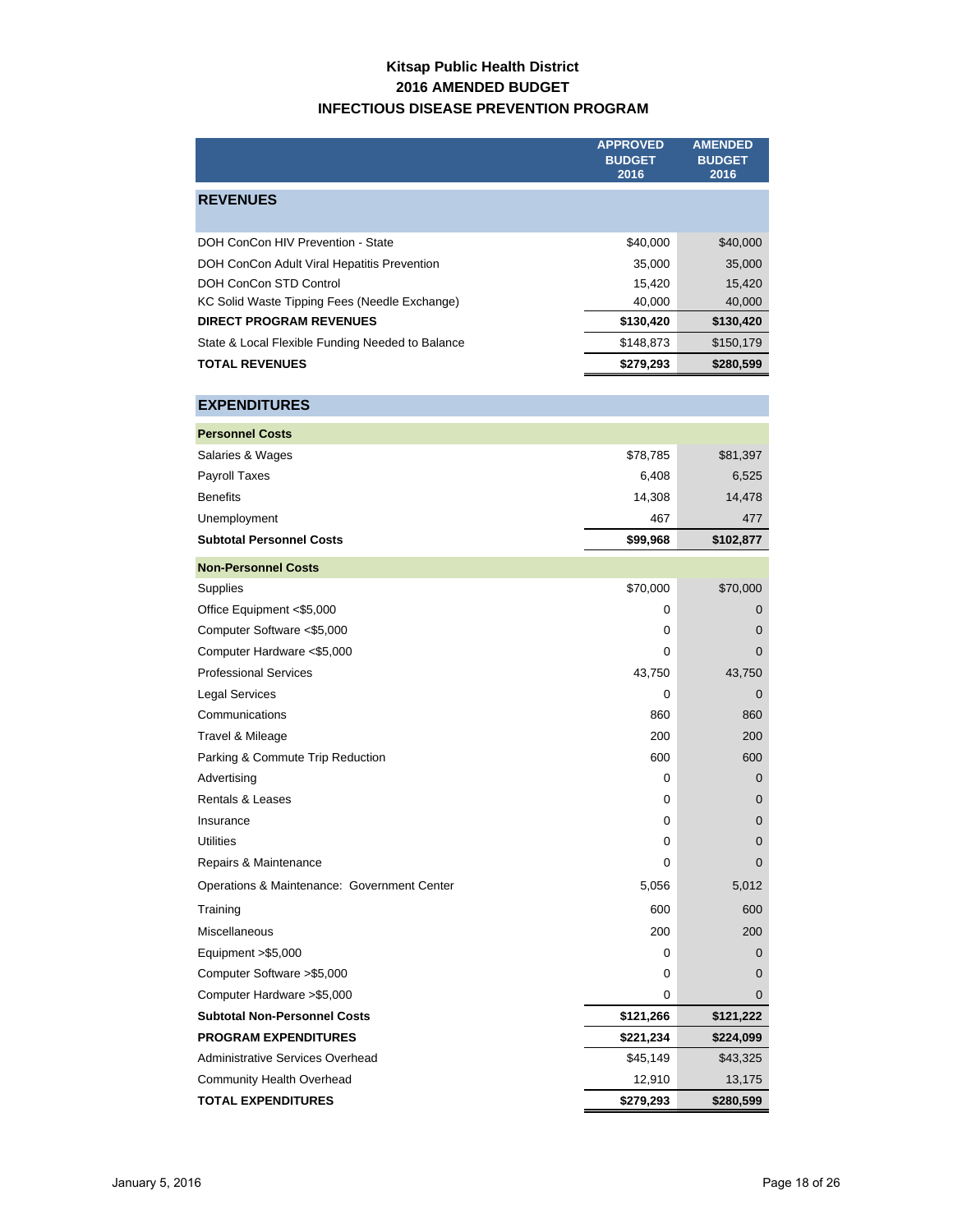### **Kitsap Public Health District 2016 AMENDED BUDGET TUBERCULOSIS PROGRAM**

|                                                       | <b>APPROVED</b>       | <b>AMENDED</b>        |
|-------------------------------------------------------|-----------------------|-----------------------|
|                                                       | <b>BUDGET</b><br>2016 | <b>BUDGET</b><br>2016 |
| <b>REVENUES</b>                                       |                       |                       |
| <b>DSHS Title Nineteen - TB</b>                       | \$6,000               | \$6,000               |
| Kitsap County Tuberculosis Intergovermental           | 99,868                | 99,868                |
| Fees - TB                                             | 10,000                | 10,000                |
| Other - TB                                            | 0                     | 0                     |
| <b>DIRECT PROGRAM REVENUES</b>                        | \$115,868             | \$115,868             |
| State & Local Flexible Funding Needed to Balance      | \$0                   | \$0                   |
| Draw from (Increase) in Tuberculosis Designated Funds | (16,071)              | (17,073)              |
| <b>TOTAL REVENUES</b>                                 | \$99,797              | \$98,795              |
|                                                       |                       |                       |
| <b>EXPENDITURES</b>                                   |                       |                       |
| <b>Personnel Costs</b>                                |                       |                       |
| Salaries & Wages                                      | \$39,995              | \$39,839              |
| Payroll Taxes                                         | 3,307                 | 3,243                 |
| <b>Benefits</b>                                       | 9,426                 | 9,902                 |
| Unemployment                                          | 238                   | 234                   |
| <b>Subtotal Personnel Costs</b>                       | \$52,966              | \$53,218              |
| <b>Non-Personnel Costs</b>                            |                       |                       |
| Supplies                                              | \$2,000               | \$2,000               |
| Office Equipment <\$5,000                             | 0                     | 0                     |
| Computer Software <\$5,000                            | 0                     | 0                     |
| Computer Hardware <\$5,000                            | 0                     | 0                     |
| <b>Professional Services</b>                          | 5,000                 | 5,000                 |
| <b>Legal Services</b>                                 | 0                     | 0                     |
| Communications                                        | 225                   | 225                   |
| Travel & Mileage                                      | 0                     | 0                     |
| Parking & Commute Trip Reduction                      | 0                     | 0                     |
| Advertising                                           | 0                     | 0                     |
| Rentals & Leases                                      | 0                     | 0                     |
| Insurance                                             | 0                     | 0                     |
| <b>Utilities</b>                                      | 0                     | 0                     |
| Repairs & Maintenance                                 | 4,200                 | 4,200                 |
| Operations & Maintenance: Government Center           | 2,679                 | 2,596                 |
| Training                                              | 2,197                 | 2,197                 |
| <b>Miscellaneous</b>                                  | 0                     | 0                     |
| Equipment >\$5,000                                    | 0                     | 0                     |
| Computer Software > \$5,000                           | 0                     | 0                     |
| Computer Hardware > \$5,000                           | 0                     | 0                     |
| <b>Subtotal Non-Personnel Costs</b>                   | \$16,301              | \$16,218              |
| <b>PROGRAM EXPENDITURES</b>                           | \$69,267              | \$69,436              |
| Administrative Services Overhead                      | \$23,750              | \$22,593              |
| Community Health Overhead                             | 6,780                 | 6,766                 |
| <b>TOTAL EXPENDITURES</b>                             | \$99,797              | \$98,795              |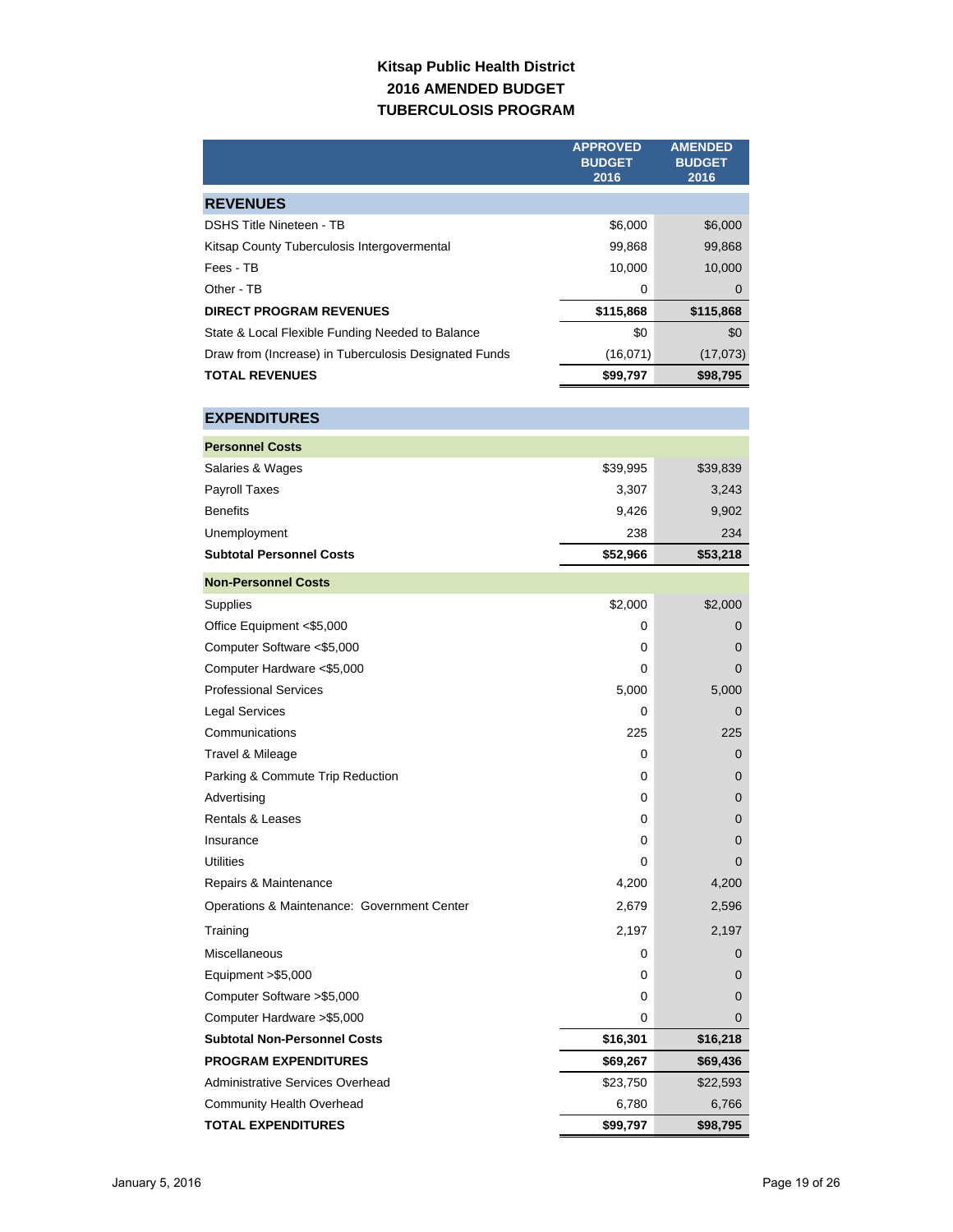# **Kitsap Public Health District 2016 AMENDED BUDGET ENVIRONMENTAL HEALTH DIVISION - SUMMARY**

|                                                  | <b>APPROVED</b><br><b>BUDGET</b><br>2016 | <b>AMENDED</b><br><b>BUDGET</b><br>2016 |
|--------------------------------------------------|------------------------------------------|-----------------------------------------|
| <b>REVENUES</b>                                  |                                          |                                         |
| <b>DIRECT PROGRAM REVENUES</b>                   | \$5,566,077                              | \$5,648,187                             |
| State & Local Flexible Funding Needed to Balance | 541,097                                  | 462,465                                 |
| Draw from (Increase) Reserves                    | 130,429                                  | 127,899                                 |
| <b>TOTAL REVENUES</b>                            | \$6,237,603                              | \$6,238,551                             |
|                                                  |                                          |                                         |
| <b>EXPENDITURES</b>                              |                                          |                                         |
| <b>Personnel Costs</b>                           |                                          |                                         |
| Salaries & Wages                                 | \$2,739,930                              | \$2,801,601                             |
| <b>Payroll Taxes</b>                             | 226,528                                  | 231,273                                 |
| <b>Benefits</b>                                  | 724,292                                  | 732,379                                 |
| Unemployment                                     | 16,297                                   | 16,657                                  |
| <b>Subtotal Personnel Costs</b>                  | \$3,707,047                              | \$3,781,910                             |
| <b>Non-Personnel Costs</b>                       |                                          |                                         |
| Supplies                                         | \$42,837                                 | \$42,837                                |
| Office Equipment <\$5,000                        | 2,900                                    | 2,900                                   |
| Computer Software <\$5,000                       | 0                                        | 0                                       |
| Computer Hardware <\$5,000                       | 16,500                                   | 16,500                                  |
| <b>Professional Services</b>                     | 498,456                                  | 498,456                                 |
| Legal Services                                   | 38,222                                   | 38,222                                  |
| Communications                                   | 39,356                                   | 39,356                                  |
| Travel & Mileage                                 | 51,345                                   | 51,345                                  |
| Parking & Commute Trip Reduction                 | 9,770                                    | 9,770                                   |
| Advertising                                      | 8,500                                    | 8,500                                   |
| <b>Rentals &amp; Leases</b>                      | 10,588                                   | 10,588                                  |
| Insurance                                        | 1,614                                    | 1,614                                   |
| Utilities                                        | 0                                        | 0                                       |
| Repairs & Maintenance                            | 19,258                                   | 19,258                                  |
| Operations & Maintenance: Government Center      | 174,777                                  | 172,036                                 |
| Training                                         | 17,596                                   | 17,596                                  |
| <b>Miscellaneous</b>                             | 22,081                                   | 22,081                                  |
| Equipment > \$5,000                              | 21,000                                   | 21,000                                  |
| Computer Software > \$5,000                      | 0                                        | 0                                       |
| Computer Hardware > \$5,000                      | 0                                        | 0                                       |
| <b>Subtotal Non-Personnel Costs</b>              | \$974,800                                | \$972,059                               |
| <b>PROGRAM EXPENDITURES</b>                      | \$4,681,847                              | \$4,753,969                             |
| <b>Administrative Services Overhead</b>          | \$1,555,756                              | \$1,484,581                             |
| <b>Environmental Health Overhead</b>             | 0                                        | 1                                       |
| <b>TOTAL EXPENDITURES</b>                        | \$6,237,603                              | \$6,238,551                             |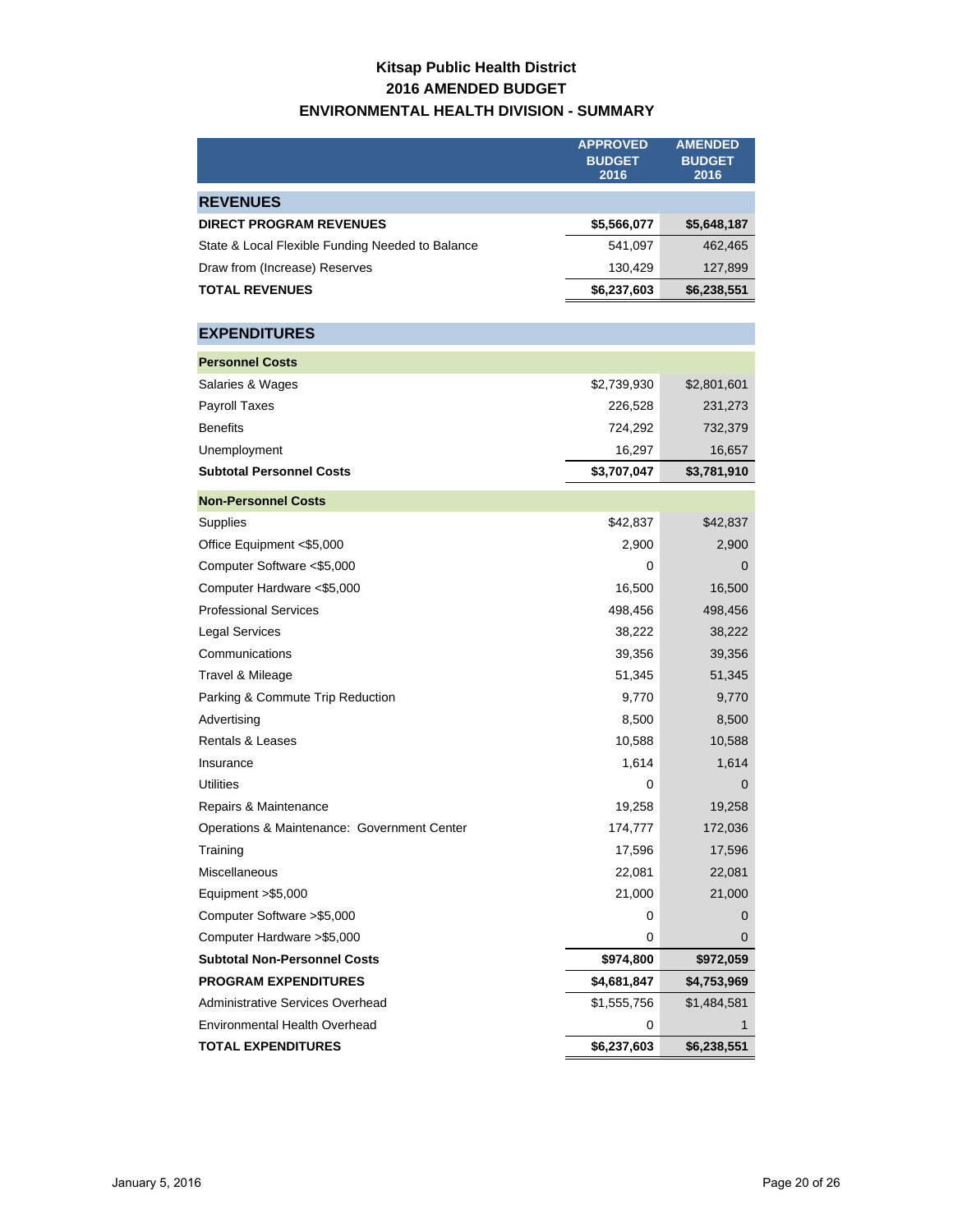# **Kitsap Public Health District 2016 AMENDED BUDGET ENVIRONMENTAL HEALTH DIVISION ADMINISTRATION**

|                                             | <b>APPROVED</b><br><b>BUDGET</b><br>2016 | <b>AMENDED</b><br><b>BUDGET</b><br>2016 |
|---------------------------------------------|------------------------------------------|-----------------------------------------|
| <b>REVENUES</b>                             |                                          |                                         |
| N/A - None                                  | \$0                                      | \$0                                     |
| <b>TOTAL REVENUES</b>                       | \$0                                      | \$0                                     |
|                                             |                                          |                                         |
| <b>EXPENDITURES</b>                         |                                          |                                         |
| <b>Personnel Costs</b>                      |                                          |                                         |
| Salaries & Wages                            | \$109,544                                | \$112,308                               |
| <b>Payroll Taxes</b>                        | 9,004                                    | 9,239                                   |
| <b>Benefits</b>                             | 28,699                                   | 29,006                                  |
| Unemployment                                | 653                                      | 670                                     |
| <b>Subtotal Personnel Costs</b>             | \$147,900                                | \$151,223                               |
| <b>Non-Personnel Costs</b>                  |                                          |                                         |
| Supplies                                    | \$1,500                                  | \$1,500                                 |
| Office Equipment <\$5,000                   | 0                                        | 0                                       |
| Computer Software <\$5,000                  | 0                                        | $\mathbf 0$                             |
| Computer Hardware <\$5,000                  | 0                                        | $\mathbf 0$                             |
| <b>Professional Services</b>                | 0                                        | $\mathbf 0$                             |
| <b>Legal Services</b>                       | 500                                      | 500                                     |
| Communications                              | 500                                      | 500                                     |
| Travel & Mileage                            | 1,080                                    | 1,080                                   |
| Parking & Commute Trip Reduction            | 0                                        | 0                                       |
| Advertising                                 | 0                                        | $\mathbf 0$                             |
| Rentals & Leases                            | 0                                        | $\mathbf 0$                             |
| Insurance                                   | 0                                        | $\mathbf 0$                             |
| <b>Utilities</b>                            | 0                                        | 0                                       |
| Repairs & Maintenance                       | 4,265                                    | 4,265                                   |
| Operations & Maintenance: Government Center | 0                                        | 0                                       |
| Training                                    | 960                                      | 960                                     |
| Miscellaneous                               | 308                                      | 308                                     |
| Equipment >\$5,000                          | 0                                        | 0                                       |
| Computer Software > \$5,000                 | 0                                        | $\mathbf 0$                             |
| Computer Hardware > \$5,000                 | 0                                        | $\mathbf 0$                             |
| <b>Subtotal Non-Personnel Costs</b>         | \$9,113                                  | \$9,113                                 |
| <b>PROGRAM EXPENDITURES</b>                 | \$157,013                                | \$160,336                               |
| <b>Environmental Health Overhead</b>        | (\$157,013)                              | (\$160,336)                             |
| TOTAL EXPENDITURES W/OVERHEAD DISTRIBUTED   | \$0                                      | \$0                                     |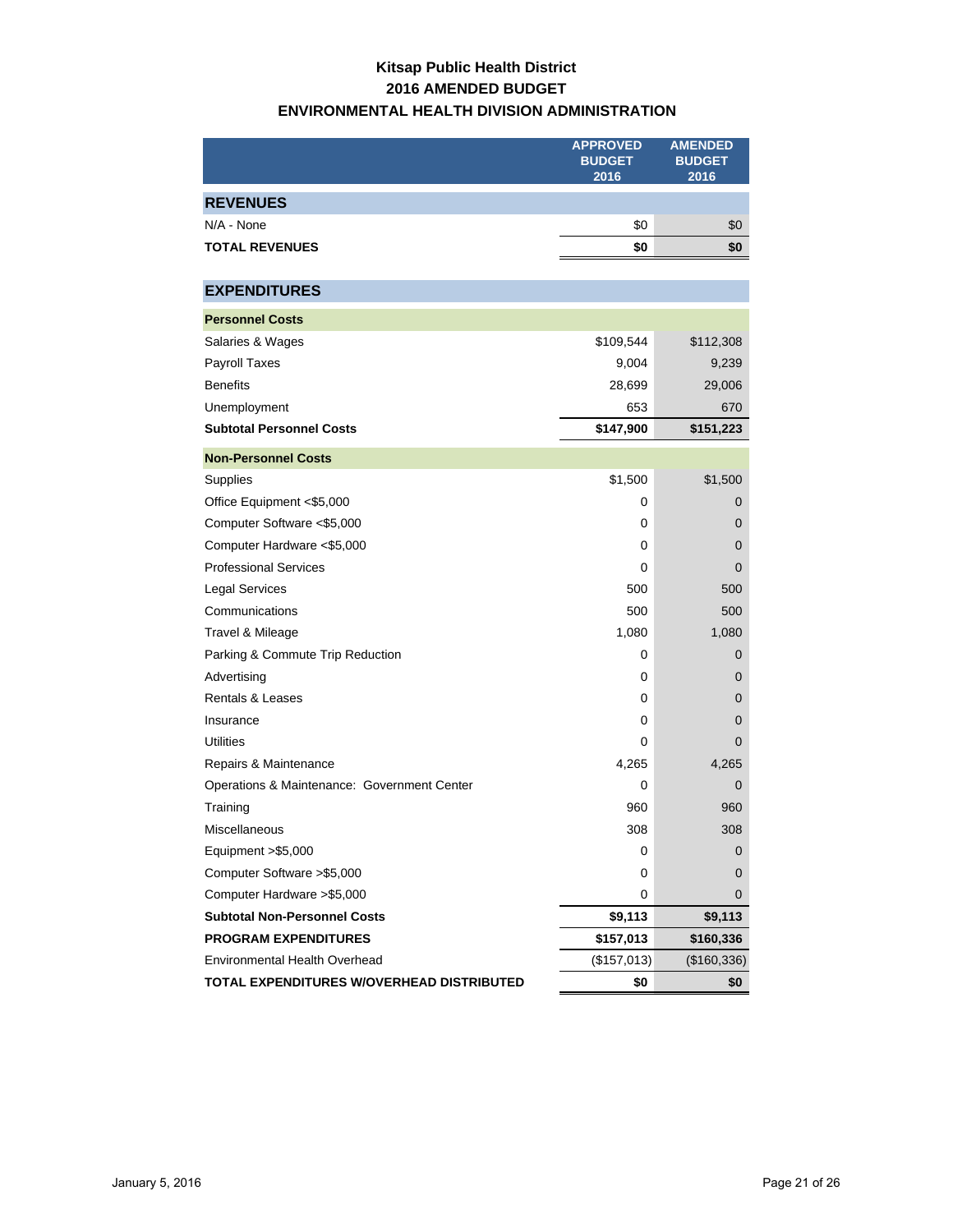#### **Kitsap Public Health District 2016 AMENDED BUDGET DRINKING WATER PROGRAM**

|                                                      | <b>APPROVED</b><br><b>BUDGET</b><br>2016 | <b>AMENDED</b><br><b>BUDGET</b><br>2016 |
|------------------------------------------------------|------------------------------------------|-----------------------------------------|
|                                                      |                                          |                                         |
| <b>REVENUES</b>                                      |                                          |                                         |
| <b>DOE Well Construction</b>                         | \$14,000                                 | \$14,000                                |
| DOH Con Con EHP DW SS                                | 12.750                                   | 12,750                                  |
| DOH Con Con EHP DW TA                                | 2,500                                    | 2,500                                   |
| <b>Public Utility District Well Construction</b>     | 10.000                                   | 10.000                                  |
| Clean Water Kitsap                                   | 10,000                                   | 10,000                                  |
| <b>Building Clearances - DW</b>                      | 27.443                                   | 27,443                                  |
| Building Site Applications - DW                      | 140.000                                  | 140,000                                 |
| Certifications - DW                                  | 905                                      | 905                                     |
| Land Use - DW                                        | 7.083                                    | 7.083                                   |
| Water Status Reports (Loan Inspections)              | 10,673                                   | 10,673                                  |
| Plan Reviews - DW                                    | 4.560                                    | 4,560                                   |
| <b>Water Sanitary Surveys</b>                        | 14.715                                   | 14,715                                  |
| Waivers - DW                                         | 2,180                                    | 2,180                                   |
| Well Decommissioning                                 | 10,200                                   | 10,200                                  |
| Well Site Inspections                                | 16,418                                   | 16,418                                  |
| Other - Drinking Water                               | 0                                        | $\mathbf{0}$                            |
| <b>DIRECT PROGRAM REVENUES</b>                       | \$283,427                                | \$283,427                               |
| State & Local Flexible Funding Needed to Balance     | \$0                                      | \$0                                     |
| Draw from (Increase) Drinking Water Designated Funds | 71,018                                   | 71,460                                  |
| <b>TOTAL REVENUES</b>                                | \$354.445                                | \$354.887                               |

#### **EXPENDITURES**

| <b>Personnel Costs</b>                      |           |              |
|---------------------------------------------|-----------|--------------|
| Salaries & Wages                            | \$165,261 | \$169,377    |
| Payroll Taxes                               | 13,674    | 13,963       |
| <b>Benefits</b>                             | 46,262    | 46,682       |
| Unemployment                                | 985       | 1,007        |
| <b>Subtotal Personnel Costs</b>             | \$226,182 | \$231,029    |
| <b>Non-Personnel Costs</b>                  |           |              |
| Supplies                                    | \$500     | \$500        |
| Office Equipment <\$5,000                   | 0         | $\mathbf{0}$ |
| Computer Software <\$5,000                  | $\Omega$  | $\Omega$     |
| Computer Hardware <\$5,000                  | $\Omega$  | $\Omega$     |
| <b>Professional Services</b>                | 400       | 400          |
| <b>Legal Services</b>                       | 2,500     | 2,500        |
| Communications                              | 1,680     | 1,680        |
| Travel & Mileage                            | 2,321     | 2,321        |
| Parking & Commute Trip Reduction            | 450       | 450          |
| Advertising                                 | $\Omega$  | $\Omega$     |
| Rentals & Leases                            | $\Omega$  | $\Omega$     |
| Insurance                                   | $\Omega$  | 0            |
| <b>Utilities</b>                            | 0         | 0            |
| Repairs & Maintenance                       | 0         | $\Omega$     |
| Operations & Maintenance: Government Center | 11,117    | 10,949       |
| Training                                    | 300       | 300          |
| Miscellaneous                               | $\Omega$  | $\Omega$     |
| Equipment >\$5,000                          | 0         | 0            |
| Computer Software >\$5,000                  | 0         | 0            |
| Computer Hardware >\$5,000                  | 0         | 0            |
| <b>Subtotal Non-Personnel Costs</b>         | \$19,268  | \$19,100     |
| <b>PROGRAM EXPENDITURES</b>                 | \$245,450 | \$250,129    |
| Administrative Services Overhead            | \$99,007  | \$94,546     |
| <b>Environmental Health Overhead</b>        | 9,988     | 10,212       |
| <b>TOTAL EXPENDITURES</b>                   | \$354,445 | \$354,887    |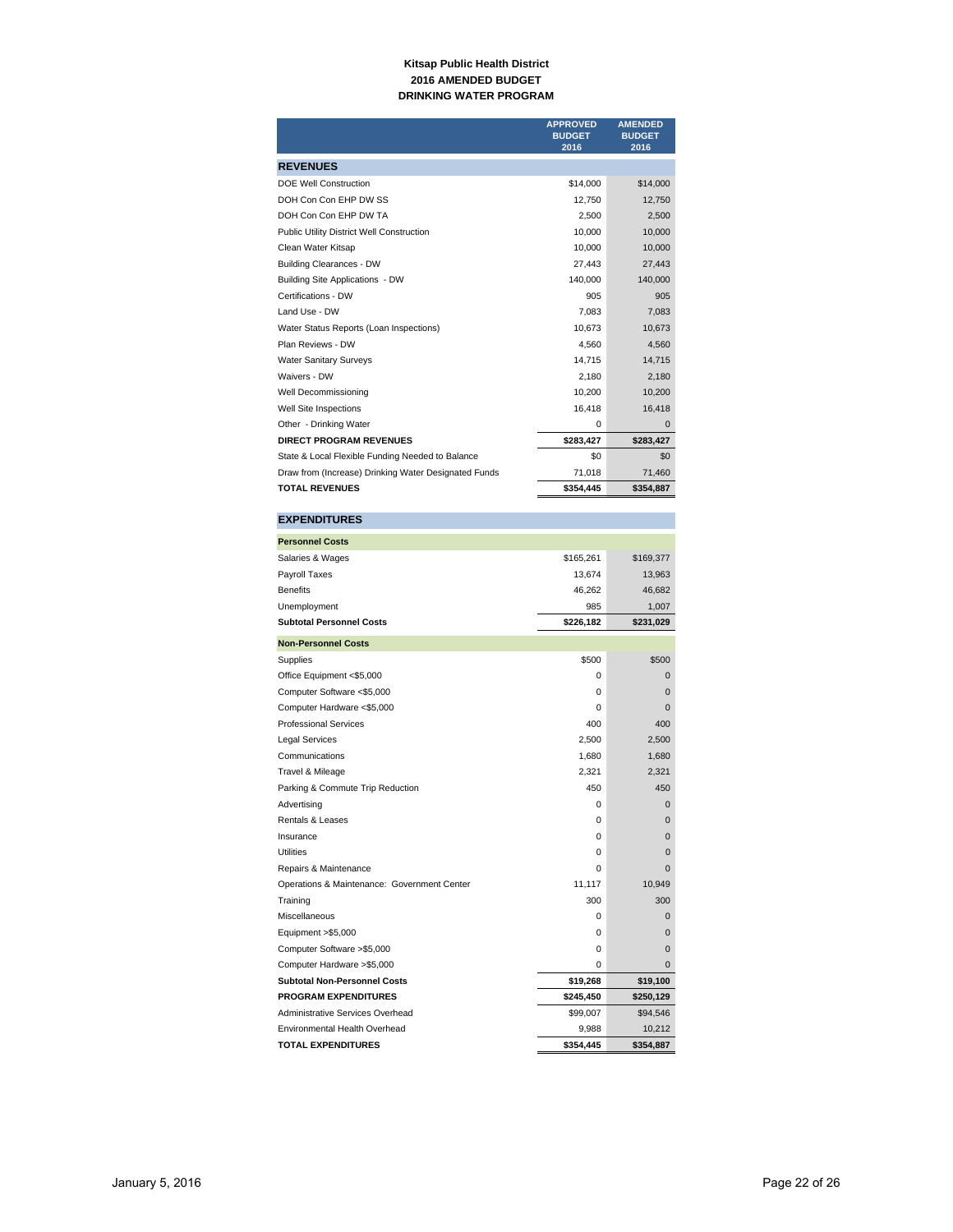#### **Kitsap Public Health District 2016 AMENDED BUDGET FOOD & LIVING ENVIRONMENT PROGRAM**

|                                                  | <b>APPROVED</b>       | <b>AMENDED</b>        |
|--------------------------------------------------|-----------------------|-----------------------|
|                                                  | <b>BUDGET</b><br>2016 | <b>BUDGET</b><br>2016 |
|                                                  |                       |                       |
| <b>REVENUES</b>                                  |                       |                       |
| DOH Con Con Beach NEP                            | \$27,000              | \$27,000              |
| DOH Con Con Shellfish                            | 14.000                | 14,000                |
| Clean Water Kitsap - Food & LE                   | 7,800                 | 7,800                 |
| Clean Water Kitsap - Beach / RSF                 | 26,000                | 26,000                |
| Clean Water Kitsap - LMP                         | 32,000                | 32,000                |
| Retail Program Standards Grant - NEW             | 20,000                | 20,000                |
| Camps                                            | 931                   | 1,041                 |
| Establishments                                   | 514,387               | 586,987               |
| <b>Food Handler Permits</b>                      | 9,330                 | 9,330                 |
| Food Handler Permits - TPCHD                     | 86,400                | 86,400                |
| Plan Reviews - Food & LE                         | 16,228                | 16,228                |
| <b>Food Establishment Reinspections</b>          | 21,800                | 21,800                |
| <b>LE School Plan Review</b>                     | 4,000                 | 4,500                 |
| <b>LE Reinspections</b>                          | 1,090                 | 1,090                 |
| Pools/Spas                                       | 42,800                | 46,400                |
| Port Gamble S'Klallam Tribe                      | 324                   | 324                   |
| School Inspections                               | 10.355                | 10,355                |
| <b>Temporary Permits</b>                         | 36,641                | 41,941                |
| Other - Food & Living Environment                | 500                   | 500                   |
| <b>DIRECT PROGRAM REVENUES</b>                   | \$871,586             | \$953,696             |
| State & Local Flexible Funding Needed to Balance | \$120,149             | \$44,290              |
| <b>TOTAL REVENUES</b>                            | \$991,735             | \$997,986             |

#### **EXPENDITURES**

| <b>Personnel Costs</b>                      |           |              |
|---------------------------------------------|-----------|--------------|
| Salaries & Wages                            | \$448,566 | \$460,956    |
| <b>Payroll Taxes</b>                        | 36,978    | 37,965       |
| <b>Benefits</b>                             | 110,278   | 113,073      |
| Unemployment                                | 2,650     | 2,725        |
| <b>Subtotal Personnel Costs</b>             | \$598,472 | \$614,719    |
| <b>Non-Personnel Costs</b>                  |           |              |
| Supplies                                    | \$6,000   | \$6,000      |
| Office Equipment <\$5,000                   | 1,000     | 1,000        |
| Computer Software <\$5,000                  | $\Omega$  | $\Omega$     |
| Computer Hardware <\$5,000                  | 16,500    | 16,500       |
| <b>Professional Services</b>                | 16,055    | 16,055       |
| <b>Legal Services</b>                       | $\Omega$  | $\mathbf{0}$ |
| Communications                              | 6,462     | 6,462        |
| Travel & Mileage                            | 20,638    | 20,638       |
| Parking & Commute Trip Reduction            | 2,310     | 2,310        |
| Advertising                                 | 500       | 500          |
| Rentals & Leases                            | 760       | 760          |
| Insurance                                   | 0         | $\mathbf 0$  |
| Utilities                                   | $\Omega$  | $\mathbf{0}$ |
| Repairs & Maintenance                       | $\Omega$  | $\Omega$     |
| Operations & Maintenance: Government Center | 29.523    | 29,234       |
| Training                                    | 2,336     | 2,336        |
| Miscellaneous                               | 1,850     | 1,850        |
| Equipment >\$5,000                          | 0         | $\mathbf{0}$ |
| Computer Software >\$5,000                  | $\Omega$  | $\Omega$     |
| Computer Hardware >\$5,000                  | 0         | $\mathbf{0}$ |
| <b>Subtotal Non-Personnel Costs</b>         | \$103,934 | \$103,645    |
| <b>PROGRAM EXPENDITURES</b>                 | \$702,406 | \$718,364    |
| <b>Administrative Services Overhead</b>     | \$262,839 | \$252,389    |
| Environmental Health Overhead               | 26,490    | 27,233       |
| TOTAL EXPENDITURES                          | \$991,735 | \$997,986    |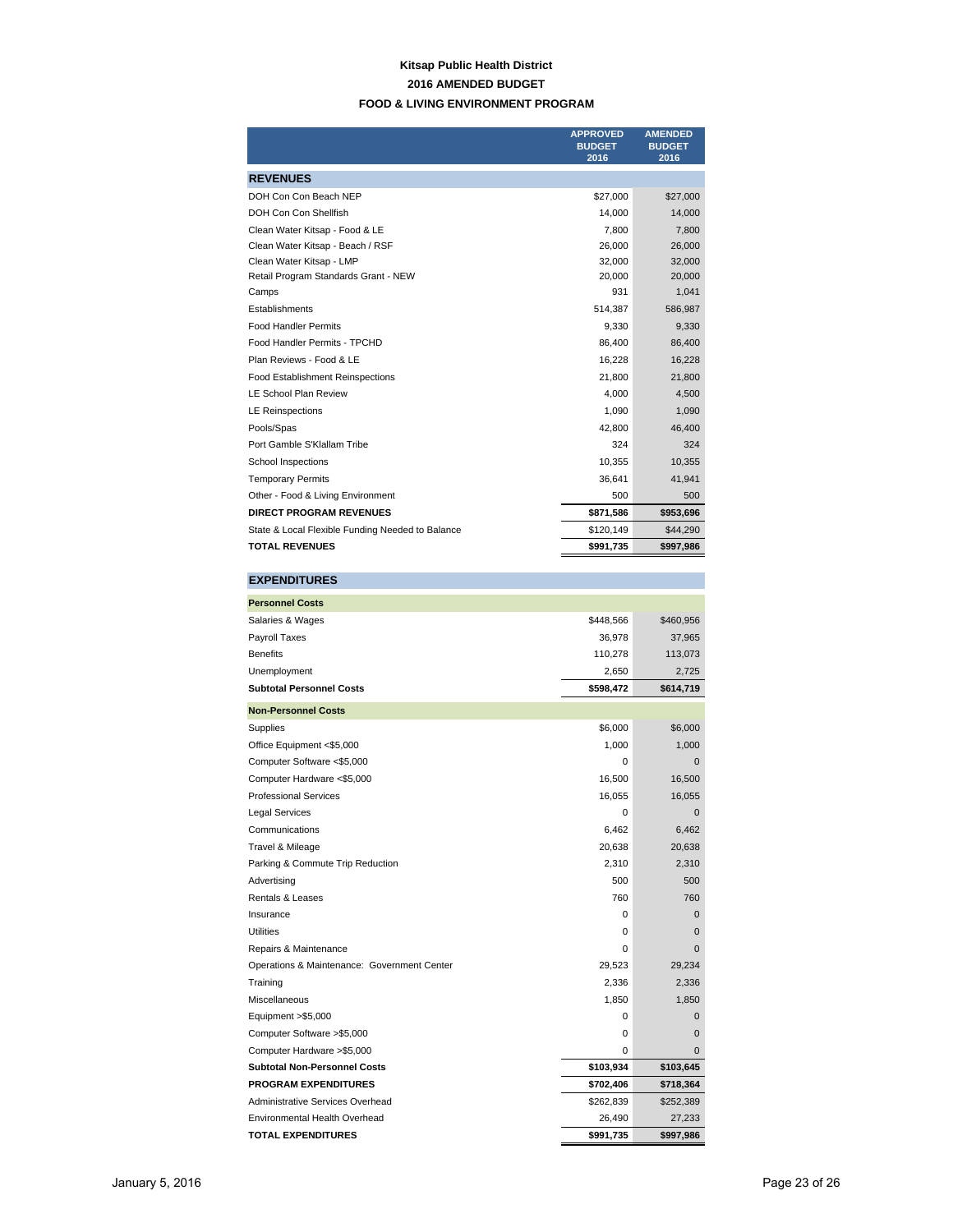#### **Kitsap Public Health District 2016 AMENDED BUDGET ONSITE SEWAGE PROGRAM**

|                                                  | <b>APPROVED</b><br><b>BUDGET</b><br>2016 | <b>AMENDED</b><br><b>BUDGET</b><br>2016 |
|--------------------------------------------------|------------------------------------------|-----------------------------------------|
| <b>REVENUES</b>                                  |                                          |                                         |
| DOH Con Con - PS OSS LMP Implementation          | \$45,000                                 | \$45,000                                |
| DOH Con Con - EPA NEP Round 5 & 6                | 60,000                                   | 60,000                                  |
| Kitsap County Septage Tipping Fees               | 120,000                                  | 120,000                                 |
| Clean Water Kitsap                               | 200,000                                  | 200,000                                 |
| <b>Building Clearances</b>                       | 75,775                                   | 75,775                                  |
| <b>Building Site Applications</b>                | 260,000                                  | 260,000                                 |
| <b>Building Site Application Waivers</b>         | 16,228                                   | 16,228                                  |
| <b>Installer Certifications</b>                  | 7.964                                    | 7,964                                   |
| <b>O&amp;M Certifications</b>                    | 7,058                                    | 7,058                                   |
| Septic Tank Pumper Certifications                | 3.534                                    | 3.534                                   |
| <b>Delinquent Certification Renewals</b>         | 723                                      | 723                                     |
| Land Use                                         | 10.000                                   | 10.000                                  |
| <b>Property Conveyance Reports</b>               | 427,694                                  | 427,694                                 |
| Operations & Maintenance Annual Report Fees      | 449.800                                  | 449,800                                 |
| Other                                            | 500                                      | 500                                     |
| <b>Water Samples</b>                             | 10,328                                   | 10,328                                  |
| Sewage Permits                                   | 230,000                                  | 230,000                                 |
| <b>DIRECT PROGRAM REVENUES</b>                   | \$1,924,604                              | \$1,924,604                             |
| State & Local Flexible Funding Needed to Balance | \$0                                      | \$0                                     |
| Draw from (Increase) On-Site Designated Funds    | (7, 723)                                 | (8, 188)                                |
| <b>TOTAL REVENUES</b>                            | \$1,916,881                              | \$1,916,416                             |

| <b>EXPENDITURES</b> |
|---------------------|
|                     |
|                     |

| <b>Personnel Costs</b>                      |             |             |
|---------------------------------------------|-------------|-------------|
| Salaries & Wages                            | \$875,343   | \$894,842   |
| Payroll Taxes                               | 72,513      | 73,996      |
| <b>Benefits</b>                             | 242,947     | 244,966     |
| Unemployment                                | 5,215       | 5,324       |
| <b>Subtotal Personnel Costs</b>             | \$1,196,018 | \$1,219,128 |
| <b>Non-Personnel Costs</b>                  |             |             |
| Supplies                                    | \$5,137     | \$5,137     |
| Office Equipment <\$5,000                   | 0           | 0           |
| Computer Software <\$5,000                  | $\Omega$    | 0           |
| Computer Hardware <\$5,000                  | $\Omega$    | 0           |
| <b>Professional Services</b>                | 8,009       | 8,009       |
| <b>Legal Services</b>                       | 21,222      | 21,222      |
| Communications                              | 7,694       | 7,694       |
| Travel & Mileage                            | 17,314      | 17,314      |
| Parking & Commute Trip Reduction            | 2,000       | 2,000       |
| Advertising                                 | 0           | $\Omega$    |
| Rentals & Leases                            | $\Omega$    | $\Omega$    |
| Insurance                                   | $\Omega$    | $\Omega$    |
| <b>Utilities</b>                            | $\Omega$    | $\Omega$    |
| Repairs & Maintenance                       | 7,294       | 7,294       |
| Operations & Maintenance: Government Center | 58,663      | 57,778      |
| Training                                    | 1,500       | 1,500       |
| <b>Miscellaneous</b>                        | 16,719      | 16,719      |
| Equipment > \$5,000                         | $\Omega$    | $\Omega$    |
| Computer Software > \$5,000                 | 0           | 0           |
| Computer Hardware >\$5,000                  | $\Omega$    | 0           |
| <b>Subtotal Non-Personnel Costs</b>         | \$145,552   | \$144,667   |
| <b>PROGRAM EXPENDITURES</b>                 | \$1,341,570 | \$1,363,795 |
| Administrative Services Overhead            | \$522,491   | \$498,724   |
| Environmental Health Overhead               | 52,820      | 53,897      |
| <b>TOTAL EXPENDITURES</b>                   | \$1,916,881 | \$1,916,416 |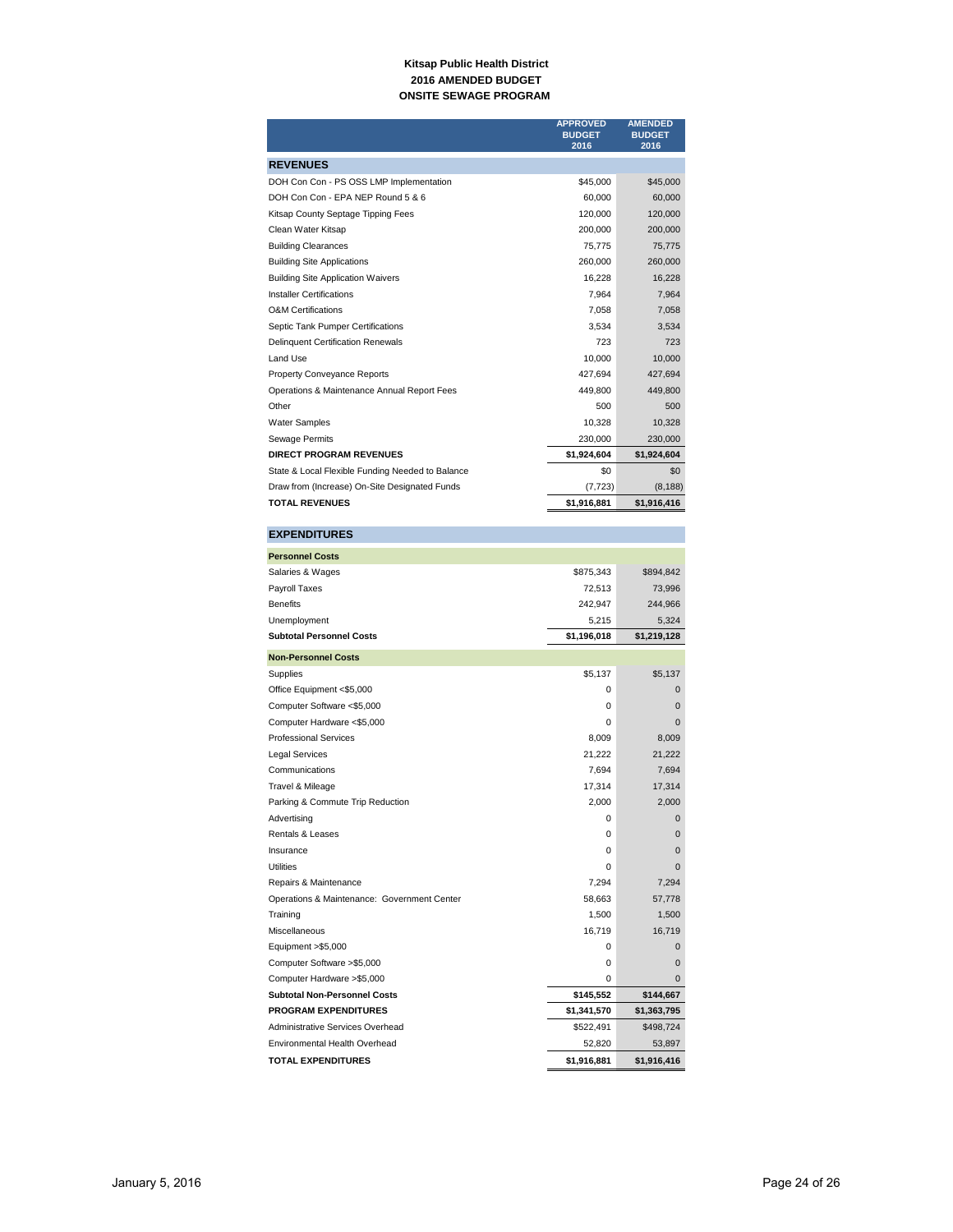#### **Kitsap Public Health District 2016 AMENDED BUDGET POLLUTION IDENTIFICATION & CORRECTION PROGRAM**

|                                                  | <b>APPROVED</b><br><b>BUDGET</b><br>2016 | <b>AMENDED</b><br><b>BUDGET</b><br>2016 |
|--------------------------------------------------|------------------------------------------|-----------------------------------------|
| <b>REVENUES</b>                                  |                                          |                                         |
| DOE CCWF Directed PIC for Burley & Lofall Creek  | \$84,000                                 | \$84,000                                |
| DOE Dyes Inlet Pathogen Removal Project          | 21,600                                   | 21,600                                  |
| DOE Nutrient Reductions PIC - Murden Cove        | 38,700                                   | 38,700                                  |
| New Unassigned Revenue <sup>1</sup>              | 309,000                                  | 309,000                                 |
| DOE CCWF - Port Orchard Passage - Phase 2        | 80,000                                   | 80,000                                  |
| DOH Con Con EPA NEP Competitive Award - KSMP     | 34,664                                   | 34,664                                  |
| DOE NEP Nutrient Reduction - Lake Symington      | 84,000                                   | 84,000                                  |
| Hood Canal Coordinating Council - HCR IMP        | 39,996                                   | 39,996                                  |
| Clean Water Kitsap                               | 888,000                                  | 888,000                                 |
| Other                                            | $\Omega$                                 | $\Omega$                                |
| <b>DIRECT PROGRAM REVENUES</b>                   | \$1,579,960                              | \$1,579,960                             |
| State & Local Flexible Funding Needed to Balance | \$420,948                                | \$418,175                               |
| <b>TOTAL REVENUES</b>                            | \$2,000,908                              | \$1,998,135                             |

#### **EXPENDITURES**

| <b>Personnel Costs</b>                      |             |              |
|---------------------------------------------|-------------|--------------|
| Salaries & Wages                            | \$695,279   | \$709,562    |
| <b>Payroll Taxes</b>                        | 57,640      | 58,732       |
| <b>Benefits</b>                             | 188,127     | 189,715      |
| Unemployment                                | 4,127       | 4,213        |
| <b>Subtotal Personnel Costs</b>             | \$945,173   | \$962,222    |
| <b>Non-Personnel Costs</b>                  |             |              |
| Supplies                                    | \$22,700    | \$22,700     |
| Office Equipment <\$5,000                   | 0           | $\mathbf 0$  |
| Computer Software <\$5,000                  | 0           | 0            |
| Computer Hardware <\$5,000                  | 0           | 0            |
| <b>Professional Services</b>                | 463,992     | 463,992      |
| <b>Legal Services</b>                       | 12,000      | 12,000       |
| Communications                              | 18,624      | 18,624       |
| Travel & Mileage                            | 7,992       | 7,992        |
| Parking & Commute Trip Reduction            | 3,780       | 3,780        |
| Advertising                                 | U           | 0            |
| Rentals & Leases                            | 9,828       | 9,828        |
| Insurance                                   | 1,076       | 1,076        |
| <b>Utilities</b>                            | 0           | $\Omega$     |
| Repairs & Maintenance                       | 5,217       | 5,217        |
| Operations & Maintenance: Government Center | 46,505      | 45,653       |
| Training                                    | 7,500       | 7,500        |
| Miscellaneous                               | 1,200       | 1,200        |
| Equipment > \$5,000                         | 0           | $\mathbf 0$  |
| Computer Software >\$5,000                  | 0           | 0            |
| Computer Hardware > \$5,000                 | 0           | $\mathbf{0}$ |
| <b>Subtotal Non-Personnel Costs</b>         | \$600,414   | \$599,562    |
| <b>PROGRAM EXPENDITURES</b>                 | \$1,545,587 | \$1,561,784  |
| <b>Administrative Services Overhead</b>     | \$413,617   | \$393,849    |
| <b>Environmental Health Overhead</b>        | 41,704      | 42,502       |
| <b>TOTAL EXPENDITURES</b>                   | \$2,000,908 | \$1,998,135  |

New Unassigned Revenue is for funding where a final contract has not been executed and no BARS code has been assigned.<br>For the 2015 Budget, the total includes \$100,000 for Washington Department of Ecology CCWF Burley/Lofal

1